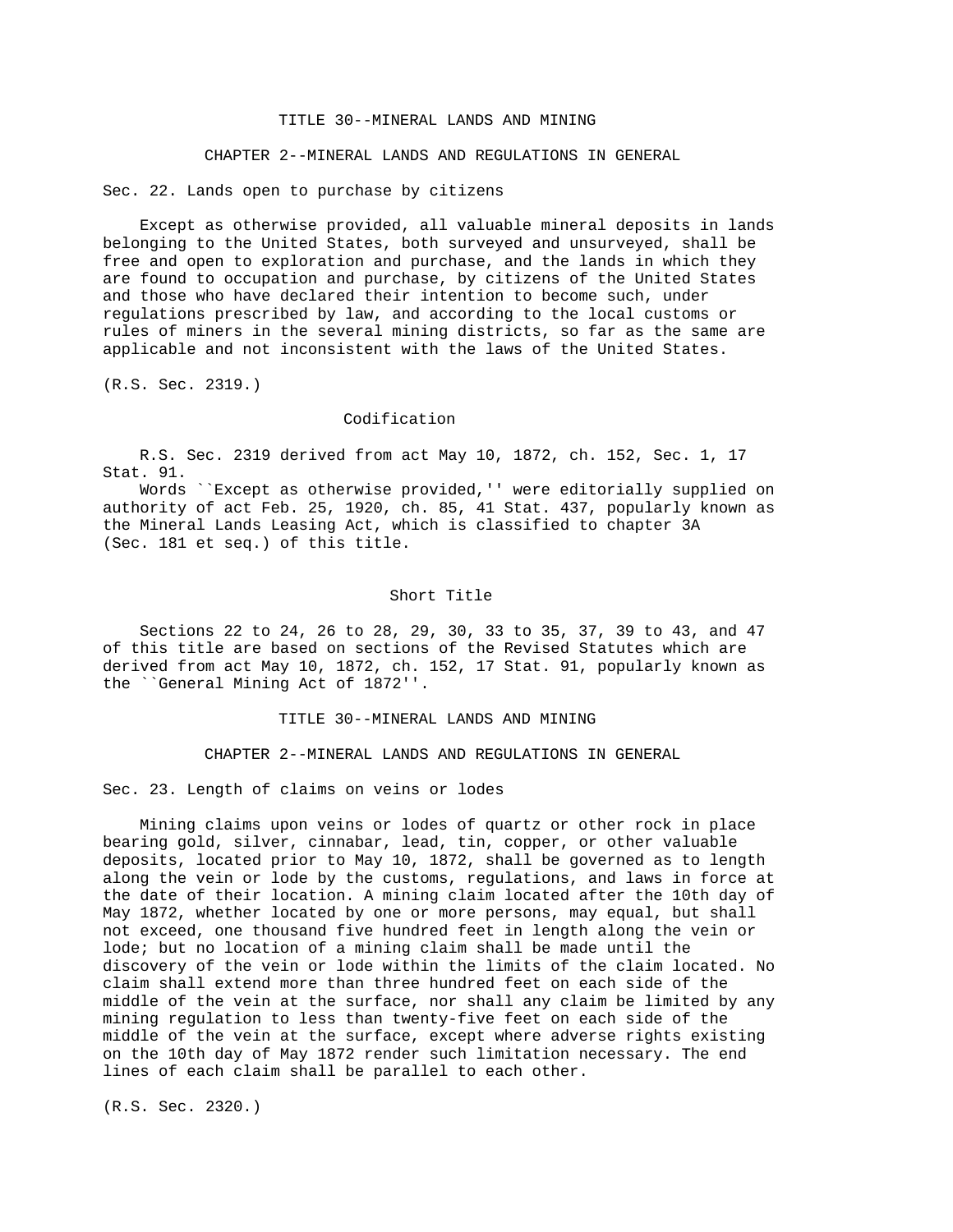### Codification

R.S. Sec. 2320 derived from act May 10, 1872, ch. 152, Sec. 2, 17 Stat. 91.

#### TITLE 30--MINERAL LANDS AND MINING

CHAPTER 2--MINERAL LANDS AND REGULATIONS IN GENERAL

Sec. 24. Proof of citizenship

Proof of citizenship, under sections 21, 22 to 24, 26 to 28, 29, 30, 33 to 48, 50 to 52, 71 to 76 of this title and section 661 of title 43, may consist, in the case of an individual, of his own affidavit thereof; in the case of an association of persons unincorporated, of the affidavit of their authorized agent, made on his own knowledge, or upon information and belief; and in the case of a corporation organized under the laws of the United States, or of any State or Territory thereof, by the filing of a certified copy of their charter or certificate of incorporation.

(R.S. Sec. 2321.)

#### References in Text

Sections 21, 22 to 24, 26 to 28, 29, 30, 33 to 48, 50 to 52, 71 to 76 of this title and section 661 of title 43, referred to in text, were in the original ``this chapter'', meaning chapter 6 of title 32 of the Revised Statutes, consisting of R.S. Secs. 2318 to 2352.

### Codification

R.S. Sec. 2321 derived from act May 10, 1872, ch. 152, Sec. 7, 17 Stat. 94.

#### TITLE 30--MINERAL LANDS AND MINING

CHAPTER 2--MINERAL LANDS AND REGULATIONS IN GENERAL

Sec. 25. Affidavit of citizenship

Applicants for mineral patents, if residing beyond the limits of the district wherein the claim is situated, may make any oath or affidavit required for proof of citizenship before the clerk of any court of record or before any notary public of any State or Territory.

(Apr. 26, 1882, ch. 106, Sec. 2, 22 Stat. 49.)

# TITLE 30--MINERAL LANDS AND MINING

CHAPTER 2--MINERAL LANDS AND REGULATIONS IN GENERAL

Sec. 26. Locators' rights of possession and enjoyment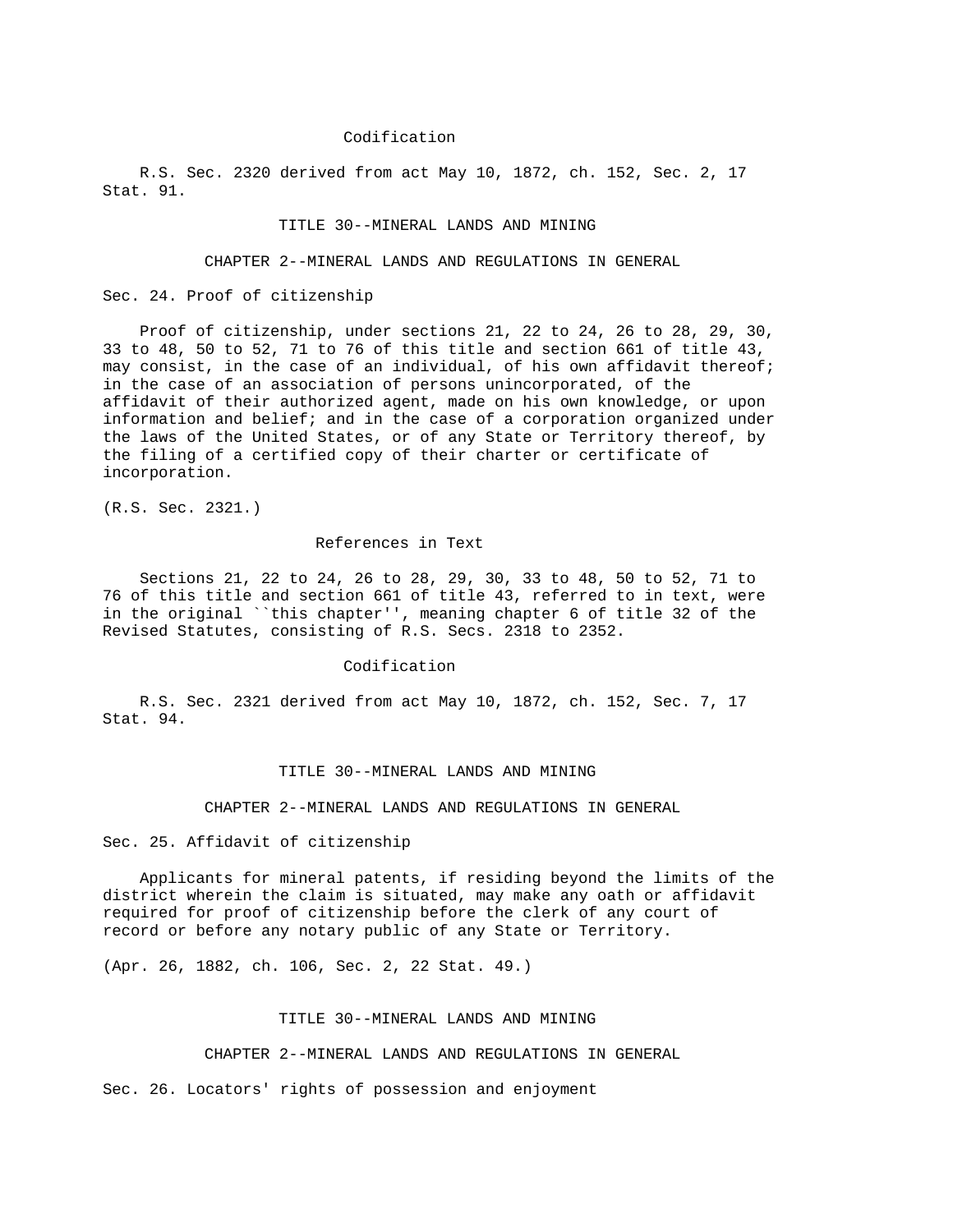The locators of all mining locations made on any mineral vein, lode, or ledge, situated on the public domain, their heirs and assigns, where no adverse claim existed on the 10th day of May 1872 so long as they comply with the laws of the United States, and with State, territorial, and local regulations not in conflict with the laws of the United States governing their possessory title, shall have the exclusive right of possession and enjoyment of all the surface included within the lines of their locations, and of all veins, lodes, and ledges throughout their entire depth, the top or apex of which lies inside of such surface lines extended downward vertically, although such veins, lodes, or ledges may so far depart from a perpendicular in their course downward as to extend outside the vertical side lines of such surface locations. But their right of possession to such outside parts of such veins or ledges shall be confined to such portions thereof as lie between vertical planes drawn downward as above described, through the end lines of their locations, so continued in their own direction that such planes will intersect such exterior parts of such veins or ledges. Nothing in this section shall authorize the locator or possessor of a vein or lode which extends in its downward course beyond the vertical lines of his claim to enter upon the surface of a claim owned or possessed by another.

(R.S. Sec. 2322.)

# Codification

R.S. Sec. 2322 derived from act May 10, 1872, ch. 152, Sec. 3, 17 Stat. 91.

## TITLE 30--MINERAL LANDS AND MINING

#### CHAPTER 2--MINERAL LANDS AND REGULATIONS IN GENERAL

Sec. 27. Mining tunnels; right to possession of veins on line with; abandonment of right

Where a tunnel is run for the development of a vein or lode, or for the discovery of mines, the owners of such tunnel shall have the right of possession of all veins or lodes within three thousand feet from the face of such tunnel on the line thereof, not previously known to exist, discovered in such tunnel, to the same extent as if discovered from the surface; and locations on the line of such tunnel of veins or lodes not appearing on the surface, made by other parties after the commencement of the tunnel, and while the same is being prosecuted with reasonable diligence, shall be invalid; but failure to prosecute the work on the tunnel for six months shall be considered as an abandonment of the right to all undiscovered veins on the line of such tunnel.

(R.S. Sec. 2323.)

# Codification

R.S. Sec. 2323 derived from act May 10, 1872, ch. 152, Sec. 4, 17 Stat. 92.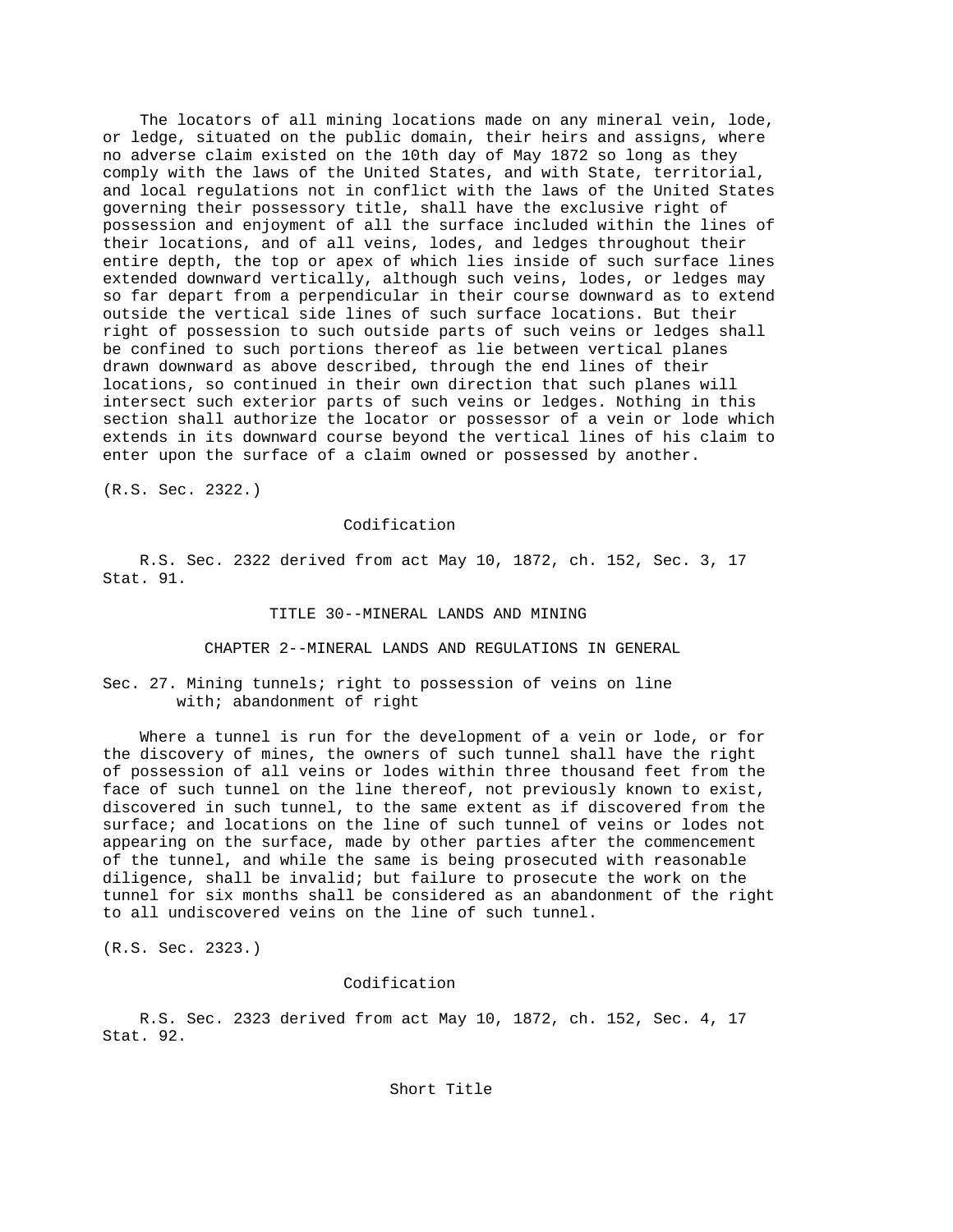This section is popularly known as the Tunnel Site Act.

# TITLE 30--MINERAL LANDS AND MINING

CHAPTER 2--MINERAL LANDS AND REGULATIONS IN GENERAL

Sec. 28-1. Inclusion of certain surveys in labor requirements of mining claims; conditions and restrictions

The term ``labor'', as used in the third sentence of section 28 of this title, shall include, without being limited to, geological, geochemical and geophysical surveys conducted by qualified experts and verified by a detailed report filed in the county office in which the claim is located which sets forth fully (a) the location of the work performed in relation to the point of discovery and boundaries of the claim, (b) the nature, extent, and cost thereof, (c) the basic findings therefrom, and (d) the name, address, and professional background of the person or persons conducting the work. Such surveys, however, may not be applied as labor for more than two consecutive years or for more than a total of five years on any one mining claim, and each such survey shall be nonrepetitive of any previous survey on the same claim.

(Pub. L. 85-876, Sec. 1, Sept. 2, 1958, 72 Stat. 1701.)

TITLE 30--MINERAL LANDS AND MINING

CHAPTER 2--MINERAL LANDS AND REGULATIONS IN GENERAL

Sec. 28-2. Definitions

As used in section 28-1 of this title,

(a) The term ``geological surveys'' means surveys on the ground for mineral deposits by the proper application of the principles and techniques of the science of geology as they relate to the search for and discovery of mineral deposits;

(b) The term ``geochemical surveys'' means surveys on the ground for mineral deposits by the proper application of the principles and techniques of the science of chemistry as they relate to the search for and discovery of mineral deposits;

(c) The term ``geophysical surveys'' means surveys on the ground for mineral deposits through the employment of generally recognized equipment and methods for measuring physical differences between rock types or discontinuities in geological formations;

(d) The term ``qualified expert'' means an individual qualified by education or experience to conduct geological, geochemical or geophysical surveys, as the case may be.

(Pub. L. 85-876, Sec. 2, Sept. 2, 1958, 72 Stat. 1701.)

TITLE 30--MINERAL LANDS AND MINING

CHAPTER 2--MINERAL LANDS AND REGULATIONS IN GENERAL

Sec. 28. Mining district regulations by miners: location, recordation, and amount of work; marking of location on ground; records; annual labor or improvements on claims pending issue of patent; co-owner's succession in interest upon delinquency in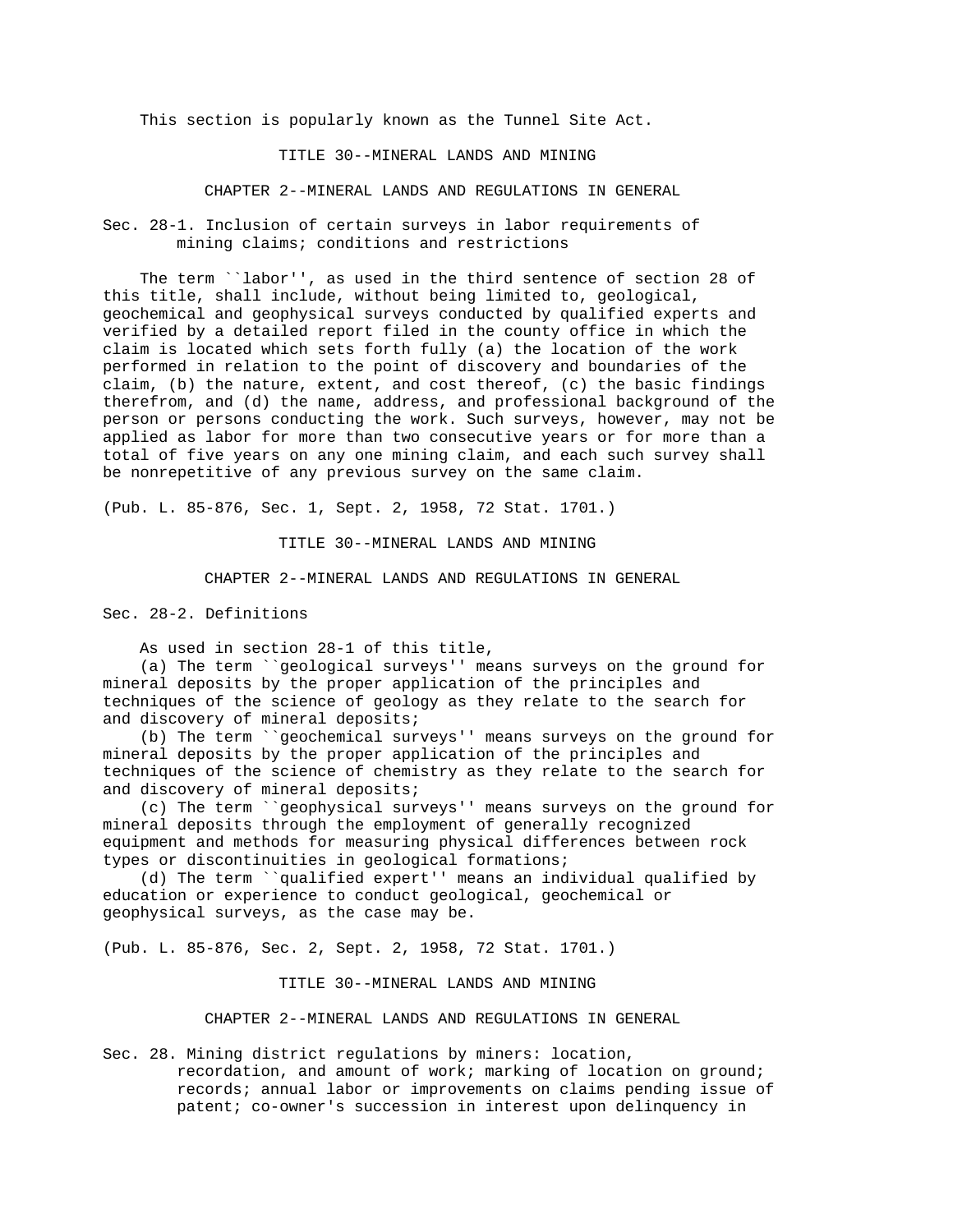contributing proportion of expenditures; tunnel as lode expenditure

The miners of each mining district may make regulations not in conflict with the laws of the United States, or with the laws of the State or Territory in which the district is situated, governing the location, manner of recording, amount of work necessary to hold possession of a mining claim, subject to the following requirements: The location must be distinctly marked on the ground so that its boundaries can be readily traced. All records of mining claims made after May 10, 1872, shall contain the name or names of the locators, the date of the location, and such a description of the claim or claims located by reference to some natural object or permanent monument as will identify the claim. On each claim located after the 10th day of May 1872, that is granted a waiver under section 28f of this title, and until a patent has been issued therefor, not less than \$100 worth of labor shall be performed or improvements made during each year. On all claims located prior to the 10th day of May 1872, \$10 worth of labor shall be performed or improvements made each year, for each one hundred feet in length along the vein until a patent has been issued therefor; but where such claims are held in common, such expenditure may be made upon any one claim; and upon a failure to comply with these conditions, the claim or mine upon which such failure occurred shall be open to relocation in the same manner as if no location of the same had ever been made, provided that the original locators, their heirs, assigns, or legal representatives, have not resumed work upon the claim after failure and before such location. Upon the failure of any one of several coowners to contribute his proportion of the expenditures required hereby, the coowners who have performed the labor or made the improvements may, at the expiration of the year, give such delinquent co-owner personal notice in writing or notice by publication in the newspaper published nearest the claim, for at least once a week for ninety days, and if at the expiration of ninety days after such notice in writing or by publication such delinquent should fail or refuse to contribute his proportion of the expenditure required by this section, his interest in the claim shall become the property of his co-owners who have made the required expenditures. The period within which the work required to be done annually on all unpatented mineral claims located since May 10, 1872, including such claims in the Territory of Alaska, shall commence at 12 o'clock meridian on the 1st day of September succeeding the date of location of such claim.

Where a person or company has or may run a tunnel for the purposes of developing a lode or lodes, owned by said person or company, the money so expended in said tunnel shall be taken and considered as expended on said lode or lodes, whether located prior to or since May 10, 1872; and such person or company shall not be required to perform work on the surface of said lode or lodes in order to hold the same as required by this section. On all such valid claims the annual period ending December 31, 1921, shall continue to 12 o'clock meridian July 1, 1922.

(R.S. Sec. 2324; Feb. 11, 1875, ch. 41, 18 Stat. 315; Jan. 22, 1880, ch. 9, Sec. 2, 21 Stat. 61; Aug. 24, 1921, ch. 84, 42 Stat. 186; Pub. L. 85- 736, Sec. 1, Aug. 23, 1958, 72 Stat. 829; Pub. L. 103-66, title X, Sec. 10105(b), Aug. 10, 1993, 107 Stat. 406.)

Codification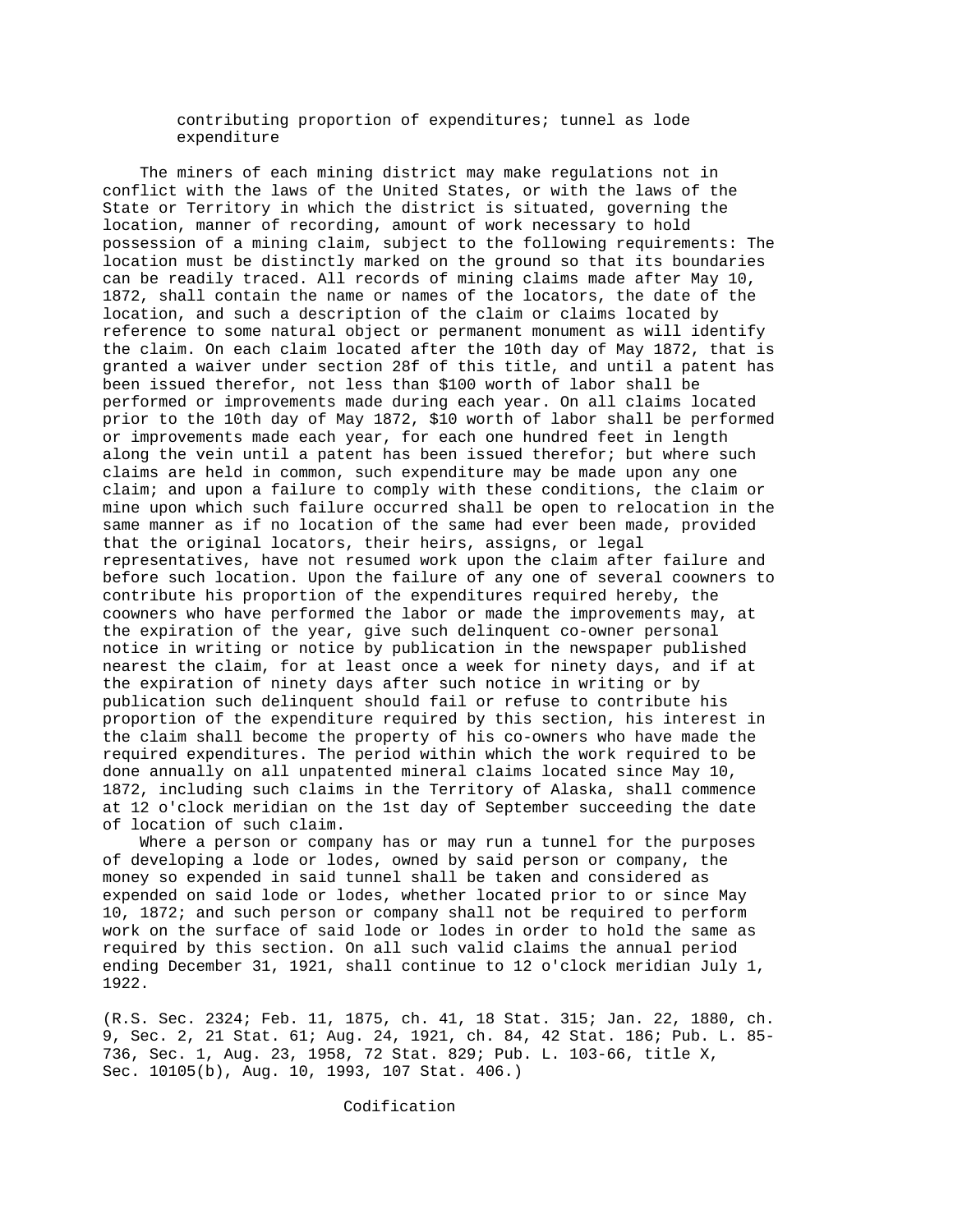R.S. Sec. 2324 derived from act May 10, 1872, ch. 152, Sec. 5, 17 Stat. 92.

#### Amendments

1993--Pub. L. 103-66 inserted ``that is granted a waiver under section 28f of this title,'' after ``On each claim located after the 10th day of May 1872,''.

1958--Pub. L. 85-736 changed period for doing annual assessment work on unpatented mineral claims, substituting ``1st day of September'' for ``1st day of July''.

### Admission of Alaska as State

Admission of Alaska into the Union was accomplished Jan. 3, 1959, on issuance of Proc. No. 3269, Jan. 3, 1959, 24 F.R. 81, 73 Stat. c16, as required by sections  $1$  and  $8(c)$  of Pub. L.  $85-508$ , July 7, 1958, 72 Stat. 339, set out as notes preceding section 21 of Title 48, Territories and Insular Possessions.

### Assessment Work Years, 1957-58 and 1958-59

Section 2 of Pub. L. 85-736 provided that the period commencing in 1957 for the performance of annual assessment work under this section shall end at 12 o'clock meridian on the 1st day of July 1958, and the period commencing in 1958 for the performance of such annual assessment work shall commence at 12 o'clock meridian on the 1st day of July 1958, and shall continue to 12 o'clock meridian on Sept. 1, 1959.

TITLE 30--MINERAL LANDS AND MINING

CHAPTER 2--MINERAL LANDS AND REGULATIONS IN GENERAL

Sec. 28a. Omitted

#### Codification

Section, act June 29, 1950, ch. 404, 64 Stat. 275, provided for extension of time of annual assessment work, on mining claims in the United States, including Alaska, for period commencing July 1, 1949, until 12 o'clock noon Oct. 1, 1950, and also provided for commencement of assessment work or improvements required for year ending 12 o'clock noon July 1, 1951, immediately following 12 o'clock noon July 1, 1950. See sections 28b to 28e of this title.

TITLE 30--MINERAL LANDS AND MINING

CHAPTER 2--MINERAL LANDS AND REGULATIONS IN GENERAL

Sec. 28b. Annual assessment work on mining claims; temporary deferment; conditions

The performance of not less than \$100 worth of labor or the making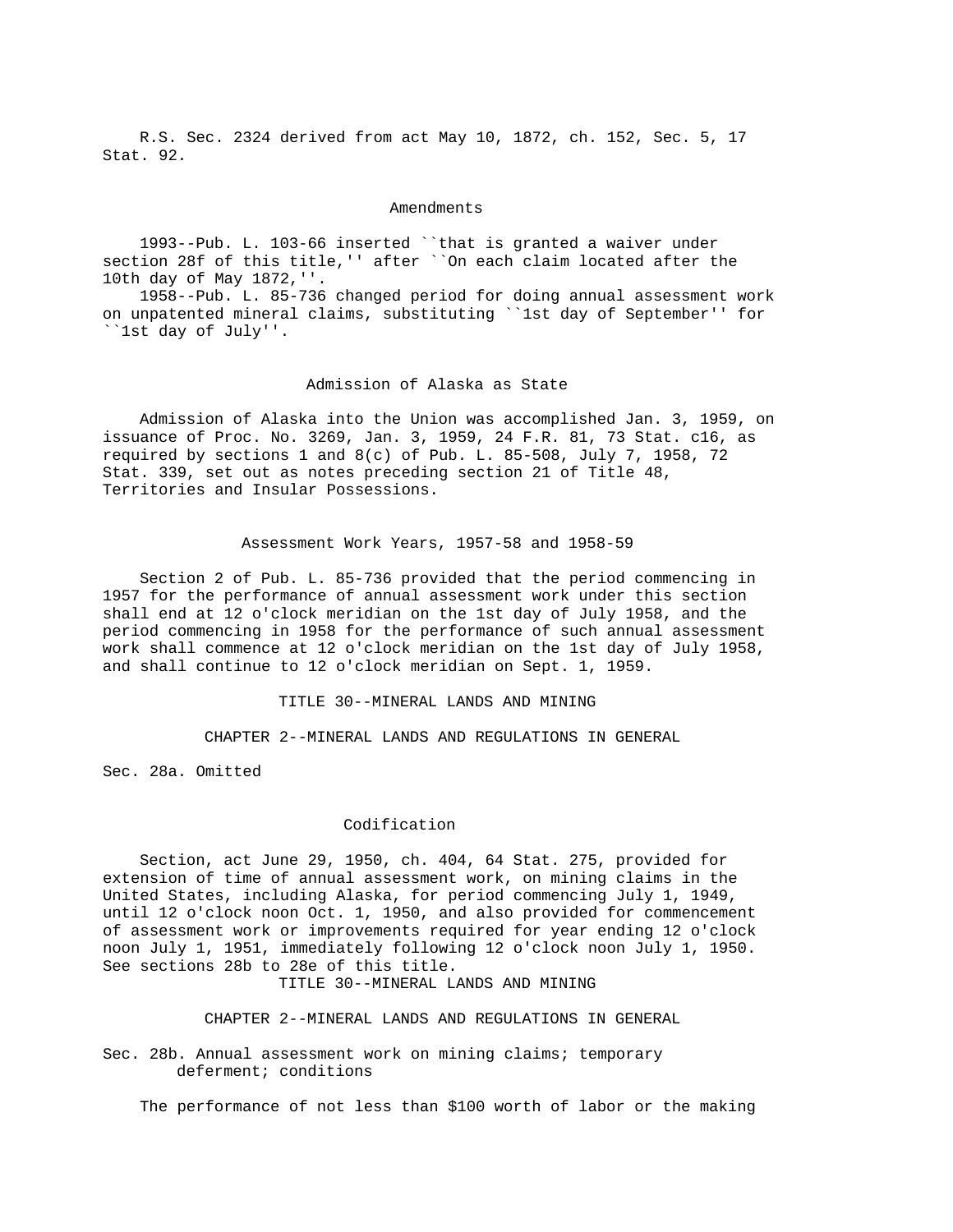of improvements aggregating such amount, which labor or improvements are required under the provisions of section 28 of this title to be made during each year, may be deferred by the Secretary of the Interior as to any mining claim or group of claims in the United States upon the submission by the claimant of evidence satisfactory to the Secretary that such mining claim or group of claims is surrounded by lands over which a right-of-way for the performance of such assessment work has been denied or is in litigation or is in the process of acquisition under State law or that other legal impediments exist which affect the right of the claimant to enter upon the surface of such claim or group of claims or to gain access to the boundaries thereof.

(June 21, 1949, ch. 232, Sec. 1, 63 Stat. 214.)

# TITLE 30--MINERAL LANDS AND MINING

### CHAPTER 2--MINERAL LANDS AND REGULATIONS IN GENERAL

Sec. 28c. Length and termination of deferment

The period for which said deferment may be granted shall end when the conditions justifying deferment have been removed: Provided, That the initial period shall not exceed one year but may be renewed for a further period of one year if justifiable conditions exist: Provided further, That the relief available under sections 28b to 28e of this title is in addition to any relief available under any other Act of Congress with respect to mining claims.

(June 21, 1949, ch. 232, Sec. 2, 63 Stat. 215.)

TITLE 30--MINERAL LANDS AND MINING

CHAPTER 2--MINERAL LANDS AND REGULATIONS IN GENERAL

Sec. 28d. Performance of deferred work

All deferred assessment work shall be performed not later than the end of the assessment year next subsequent to the removal or cessation of the causes for deferment or the expiration of any deferments granted under sections 28b to 28e of this title and shall be in addition to the annual assessment work required by law in such year.

(June 21, 1949, ch. 232, Sec. 3, 63 Stat. 215.)

TITLE 30--MINERAL LANDS AND MINING

CHAPTER 2--MINERAL LANDS AND REGULATIONS IN GENERAL

Sec. 28e. Recordation of deferment

Claimant shall file or record or cause to be filed or recorded in the office where the notice or certificate of location of such claim or group of claims is filed or recorded, a notice to the public of claimant's petition to the Secretary of the Interior for deferment under sections 28b to 28e of this title, and of the order or decision disposing of such petition.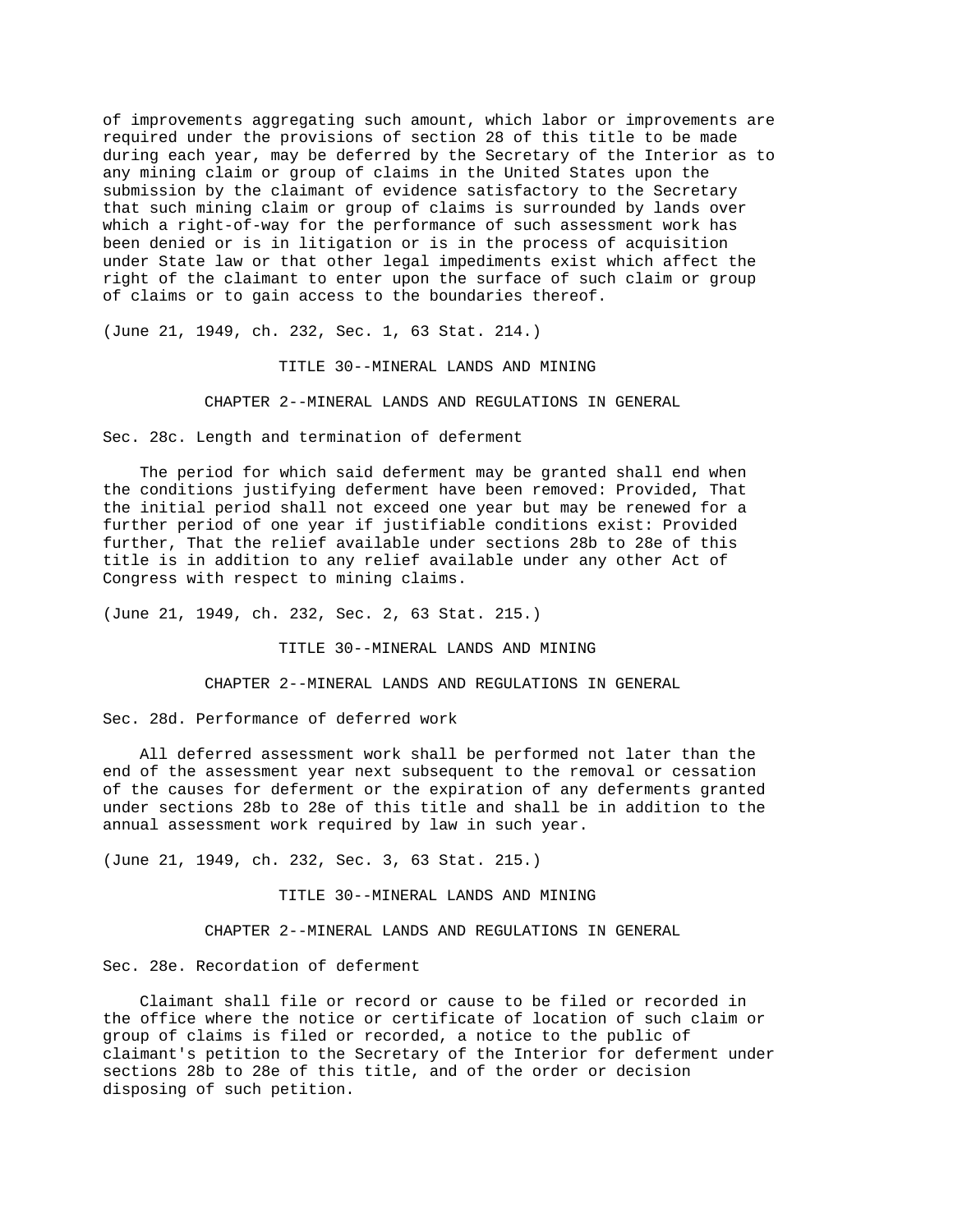(June 21, 1949, ch. 232, Sec. 4, 63 Stat. 215.)

TITLE 30--MINERAL LANDS AND MINING

CHAPTER 2--MINERAL LANDS AND REGULATIONS IN GENERAL

Sec. 28f. Fee

(a) Claim maintenance fee

The holder of each unpatented mining claim, mill, or tunnel site, located pursuant to the mining laws of the United States, whether located before, on or after August 10, 1993, shall pay to the Secretary of the Interior, on or before September 1 of each year for years 2004 through 2008, a claim maintenance fee of \$100 per claim or site  $\lvert \cdot \rvert$  Such claim maintenance fee shall be in lieu of the assessment work requirement contained in the Mining Law of 1872 (30 U.S.C. 28-28e) \2\ and the related filing requirements contained in section 1744(a) and (c) of title 43. ---------------------------------------------------------------------------

\1\ So in original. Probably should be followed by a period. \2\ See References in Text note below. ---------------------------------------------------------------------------

(b) Time of payment

The claim maintenance fee payable pursuant to subsection (a) of this section for any assessment year shall be paid before the commencement of the assessment year, except that for the initial assessment year in which the location is made, the locator shall pay the claim maintenance fee at the time the location notice is recorded with the Bureau of Land Management. The location fee imposed under section 28g of this title shall be payable not later than 90 days after the date of location.

(c) Oil shale claims subject to claim maintenance fees under Energy Policy Act of 1992

This section shall not apply to any oil shale claims for which a fee is required to be paid under section  $2511(e)(2)$  of the Energy Policy Act of 1992 (Public Law 102-486; 106 Stat. 3111; 30 U.S.C. 242).

(d) Waiver

(1) The claim maintenance fee required under this section may be waived for a claimant who certifies in writing to the Secretary that on the date the payment was due, the claimant and all related parties--

(A) held not more than 10 mining claims, mill sites, or tunnel sites, or any combination thereof, on public lands; and

(B) have performed assessment work required under the Mining Law of 1872 (30 U.S.C. 28-28e)  $\lceil \frac{1872}{30} \rceil$  to maintain the mining claims held by the claimant and such related parties for the assessment year ending on noon of September 1 of the calendar year in which payment of the claim maintenance fee was due.

(2) For purposes of paragraph (1), with respect to any claimant, the term ``related party'' means--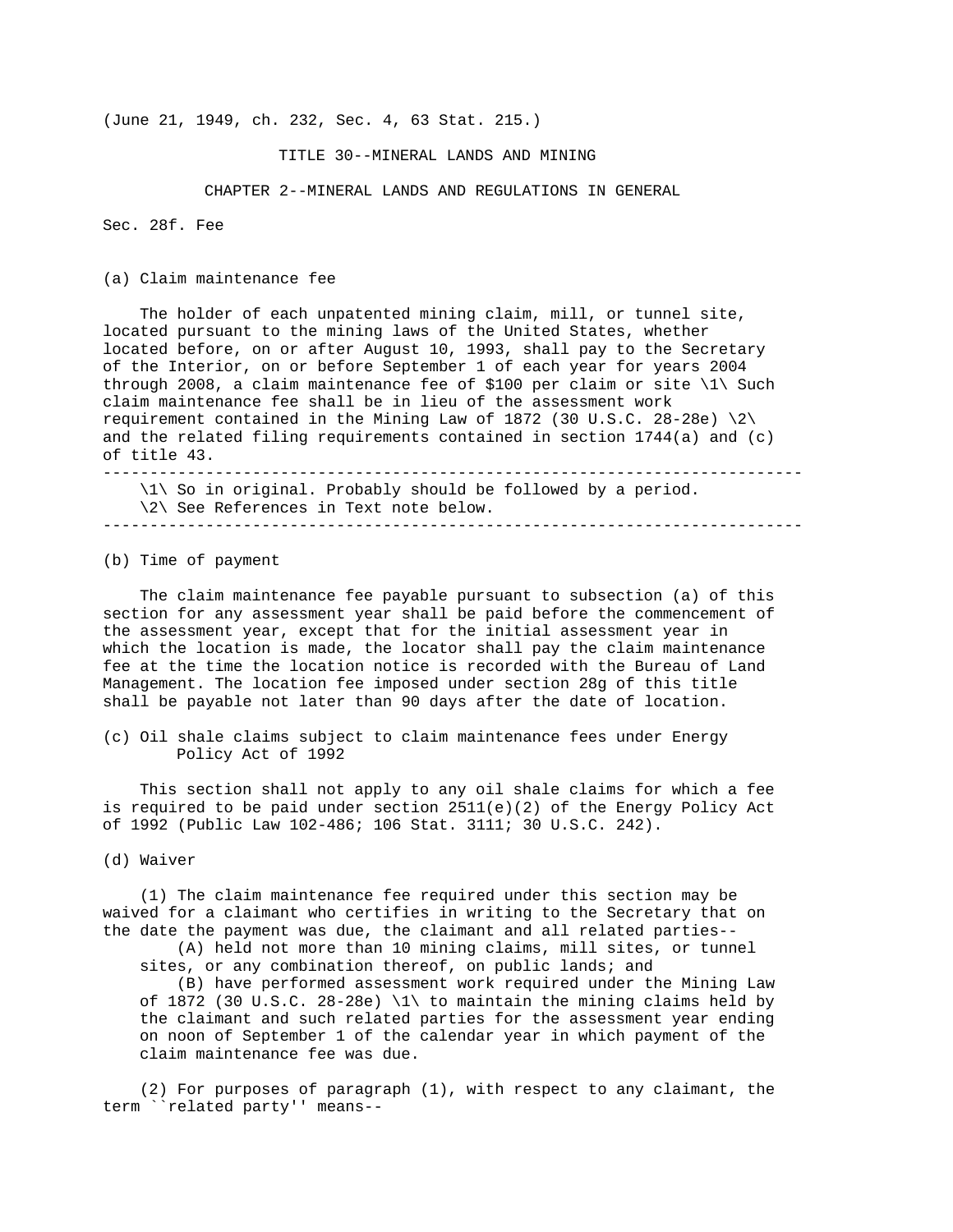(A) the spouse and dependent children (as defined in section 152 of title 26), of the claimant; and

(B) a person who controls, is controlled by, or is under common control with the claimant.

For purposes of this section, the term control includes actual control, legal control, and the power to exercise control, through or by common directors, officers, stockholders, a voting trust, or a holding company or investment company, or any other means.

(3) If a small miner waiver application is determined to be defective for any reason, the claimant shall have a period of 60 days after receipt of written notification of the defect or defects by the Bureau of Land Management to: (A) cure such defect or defects, or (B) pay the \$100 claim maintenance fee due for such period.

(Pub. L. 103-66, title X, Sec. 10101, Aug. 10, 1993, 107 Stat. 405; Pub. L. 105-240, Sec. 116, Sept. 25, 1998, 112 Stat. 1570; Pub. L. 105-277, div. A, Sec. 101(e) [title I], Oct. 21, 1998, 112 Stat. 2681-231, 2681- 235; Pub. L. 107-63, title I, [(1)], Nov. 5, 2001, 115 Stat. 418; Pub. L. 108-108, title I, Nov. 10, 2003, 117 Stat. 1245.)

# References in Text

The mining laws of the United States, referred to in subsec. (a), are classified generally to this title.

The Mining Law of 1872 (30 U.S.C. 28-28e), referred to in subsecs. (a) and  $(d)(1)(B)$ , probably means act May 10, 1872, ch. 152, 17 Stat. 91, as amended. That act was incorporated into the Revised Statutes as R.S. Secs. 2319 to 2328, 2331, 2333 to 2337, and 2344, which are classified to sections 22 to 24, 26 to 28, 29, 30, 33 to 35, 37, 39 to 42, and 47 of this title. For complete classification of R.S. Secs. 2319 to 2328, 2331, 2333 to 2337, and 2344 to the Code, see Tables.

# Codification

Pub. L. 108-108, which directed the amendment of section 28 of title 30, United States Code, ``in section 28f(a)'', was executed by making the amendment to section 10101 of Pub. L. 103-66, which is classified to this section, to reflect the probable intent of Congress. See 2003 Amendment note below.

Pub. L. 107-63, which directed the amendment of section 28f of title 30, United States Code, was executed by making the amendment to section 10101 of Pub. L. 103-66, which is classified to this section, to reflect the probable intent of Congress. See 2001 Amendment note below.

Pub. L. 105-277, which directed the amendment of section 28f of title 30, United States Code, was executed by making the amendment to section 10101 of Pub. L. 103-66, which is classified to this section, to reflect the probable intent of Congress. See 1998 Amendment notes below.

#### Amendments

2003--Subsec. (a). Pub. L. 108-108 substituted ``for years 2004 through 2008'' for ``for years 2002 through 2003''. See Codification note above.

2001--Subsec. (a). Pub. L. 107-63 added first sentence and struck out former first sentence which read as follows: ``The holder of each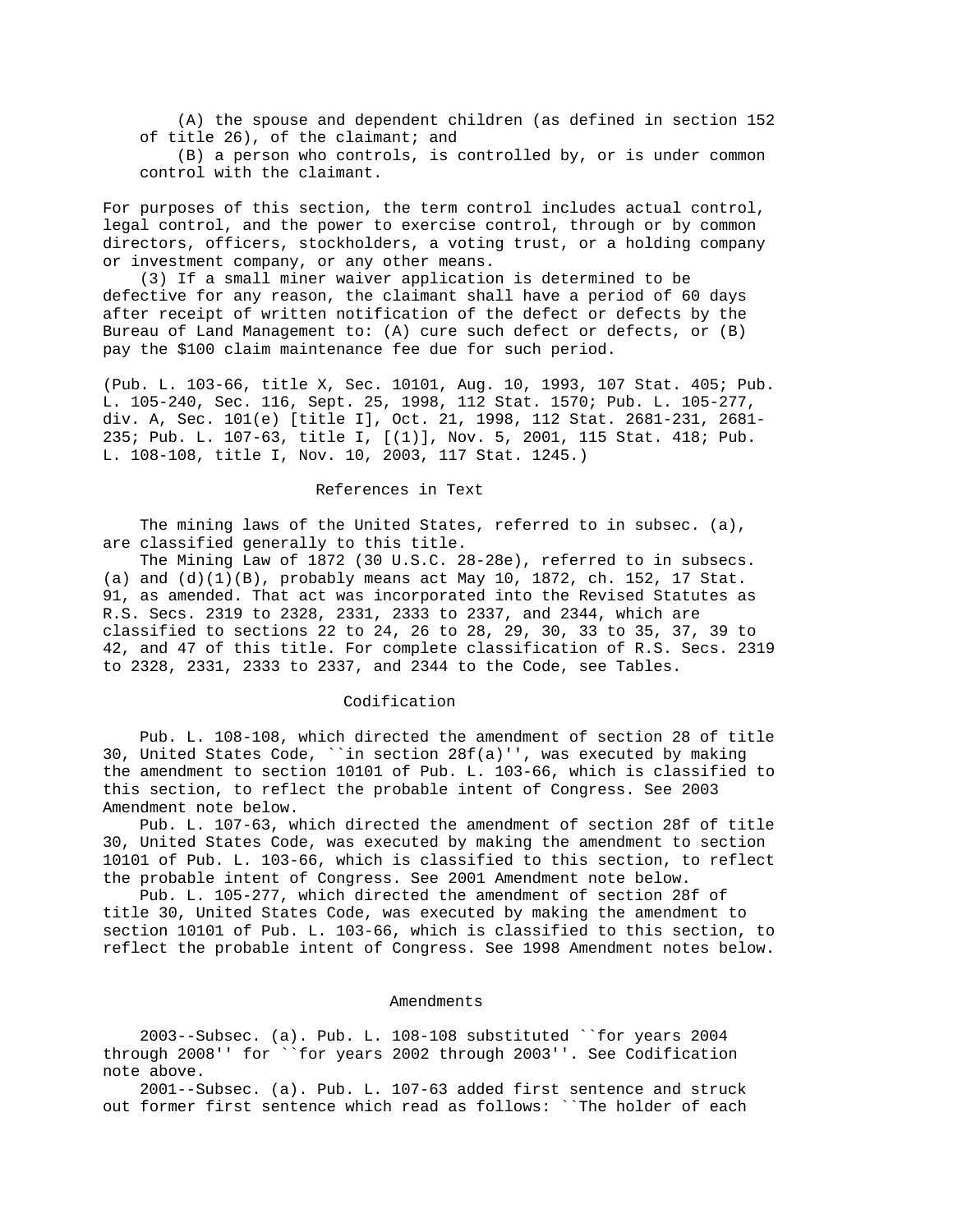unpatented mining claim, mill, or tunnel site, located pursuant to the mining laws of the United States, whether located before or after August 10, 1993, shall pay to the Secretary of the Interior, on or before September 1 of each year for years 1999 through 2001, a claim maintenance fee of \$100 per claim or site.'' See Codification note above.

1998--Subsec. (a). Pub. L. 105-277 added first sentence and struck out former first sentence which read as follows: ``The holder of each unpatented mining claim, mill, or tunnel site located pursuant to the mining laws of the United States before October 1, 1998 shall pay the Secretary of the Interior, on or before September 1, 1999 a claim maintenance fee of \$100 per claim site.'' See Codification note above.

Pub. L. 105-240 substituted ``The holder of each unpatented mining claim, mill, or tunnel site located pursuant to the mining laws of the United States before October 1, 1998 shall pay the Secretary of the Interior, on or before September 1, 1999 a claim maintenance fee of \$100 per claim site.'' for ``The holder of each unpatented mining claim, mill or tunnel site located pursuant to the Mining Laws of the United States, whether located before or after August 10, 1993, shall pay to the Secretary of the Interior, on or before August 31 of each year, for years 1994 through 1998, a claim maintenance fee of \$100 per claim.'' Subsec. (d)(3). Pub. L. 105-277 added par. (3). See Codification

note above.

### Similar Provisions

Similar provisions were contained in Pub. L. 102-381, title I, Oct. 5, 1992, 106 Stat. 1378, 1379.

# TITLE 30--MINERAL LANDS AND MINING

CHAPTER 2--MINERAL LANDS AND REGULATIONS IN GENERAL

Sec. 28g. Location fee

Notwithstanding any other provision of law, for every unpatented mining claim, mill or tunnel site located after August 10, 1993, and before September 30, 2008, pursuant to the Mining Laws of the United States, the locator shall, at the time the location notice is recorded with the Bureau of Land Management, pay to the Secretary of the Interior a location fee, in addition to the claim maintenance fee required by section 28f of this title, of \$25.00 per claim.

(Pub. L. 103-66, title X, Sec. 10102, Aug. 10, 1993, 107 Stat. 406; Pub. L. 105-277, div. A, Sec. 101(e) [title I], Oct. 21, 1998, 112 Stat. 2681-231, 2681-235; Pub. L. 107-63, title I, [(2)], Nov. 5, 2001, 115 Stat. 419; Pub. L. 108-108, title I, Nov. 10, 2003, 117 Stat. 1245.)

#### References in Text

The Mining Laws of the United States, referred to in text, are classified generally to this title.

Codification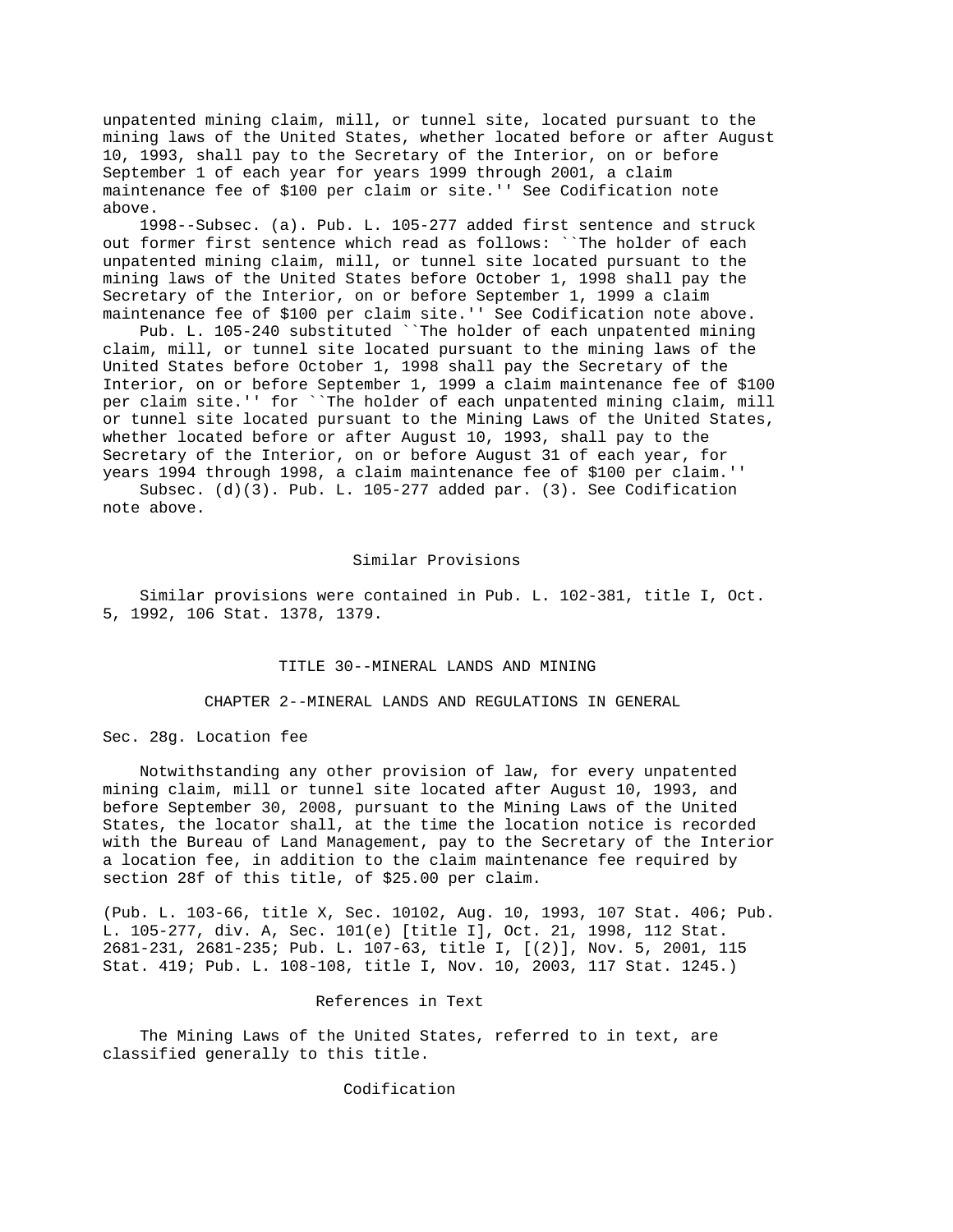Pub. L. 108-108, which directed the amendment of section 28 of title 30, United States Code, ``in section 28g'', was executed by making the amendment to section 10102 of Pub. L. 103-66, which is classified to this section, to reflect the probable intent of Congress. See 2003 Amendment note below.

Pub. L. 107-63, which directed the amendment of section 28f(a) of title 30, United States Code, in section 28g, was executed by making the amendment to section 10102 of Pub. L. 103-66, which is classified to this section, to reflect the probable intent of Congress. See 2001 Amendment note below.

Pub. L. 105-277, which directed the amendment of section 28g of title 30, United States Code, was executed by making the amendment to section 10102 of Pub. L. 103-66, which is classified to this section, to reflect the probable intent of Congress. See 1998 Amendment note below.

## Amendments

2003--Pub. L. 108-108 substituted ``2008'' for ``2003''. See Codification note above. 2001--Pub. L. 107-63 substituted ``2003'' for ``2001''. See Codification note above. 1998--Pub. L. 105-277 substituted ``2001'' for ``1998''. See Codification note above.

#### Similar Provisions

Similar provisions were contained in Pub. L. 102-381, title I, Oct. 5, 1992, 106 Stat. 1378, 1379.

### TITLE 30--MINERAL LANDS AND MINING

CHAPTER 2--MINERAL LANDS AND REGULATIONS IN GENERAL

Sec. 28h. Co-ownership

--------------------------------------------------------------------------- The co-ownership provisions of the Mining Law of 1872 (30 U.S.C. 28) \1\ shall remain in effect, except that in applying such provisions, the annual claim maintenance fee required under this Act shall, where applicable, replace applicable assessment requirements and expenditures.

--------------------------------------------------------------------------- \1\ See References in Text note below.

(Pub. L. 103-66, title X, Sec. 10103, Aug. 10, 1993, 107 Stat. 406.)

# References in Text

The Mining Law of 1872 (30 U.S.C. 28), referred to in text, probably means act May 10, 1872, ch. 152, 17 Stat. 91, as amended. That act was incorporated into the Revised Statutes as R.S. Secs. 2319 to 2328, 2331, 2333 to 2337, and 2344, which are classified to sections 22 to 24, 26 to 28, 29, 30, 33 to 35, 37, 39 to 42, and 47 of this title. For complete classification of R.S. Secs. 2319 to 2328, 2331, 2333 to 2337, and 2344 to the Code, see Tables.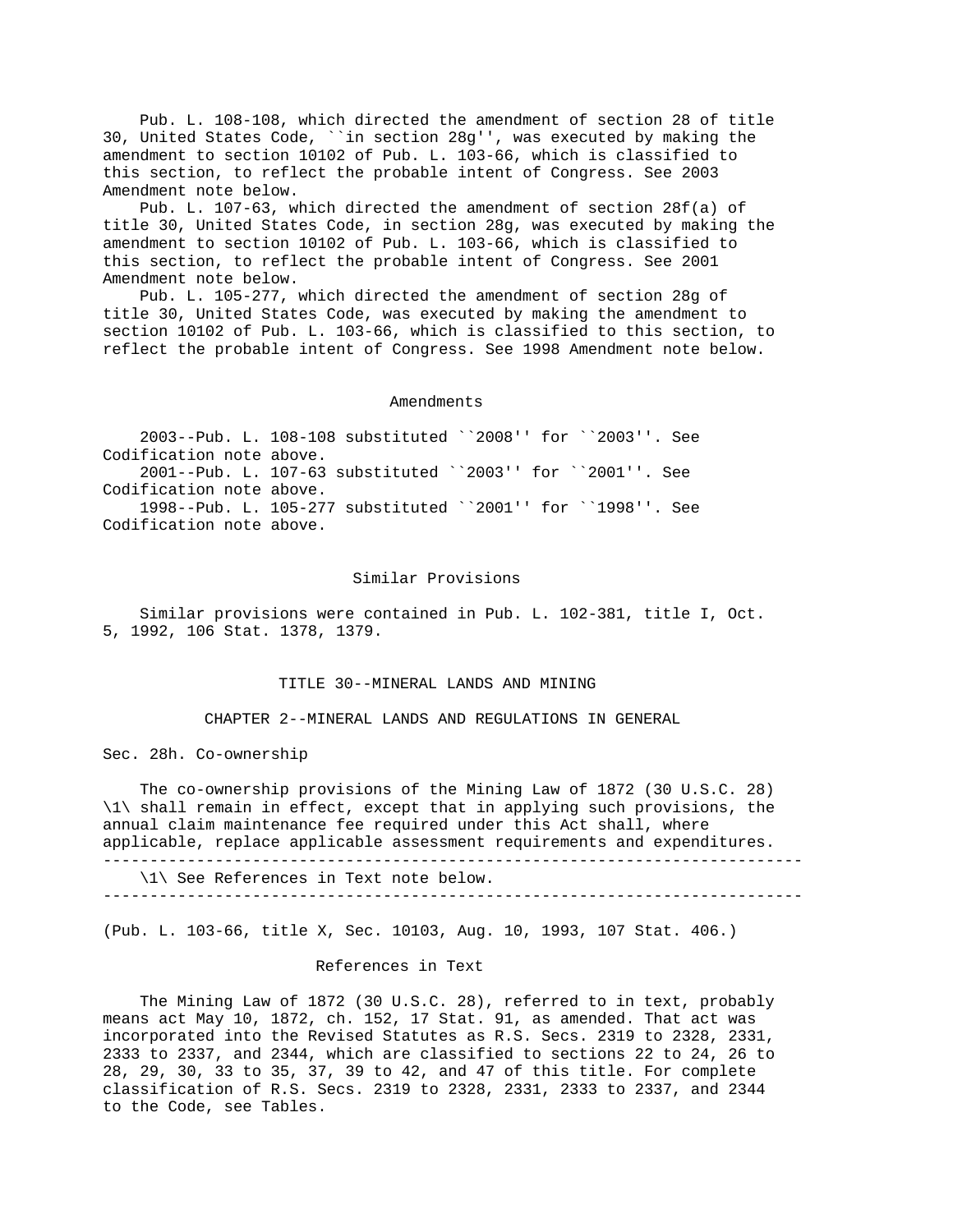This Act, referred to in text, is Pub. L. 103-66, Aug. 10, 1993, 107 Stat. 312, known as the Omnibus Budget Reconciliation Act of 1993. The annual claim maintenance fee required under this Act probably refers to the fee required under section 28f of this title. For complete classification of this Act to the Code, see Tables.

### Similar Provisions

Similar provisions were contained in Pub. L. 102-381, title I, Oct. 5, 1992, 106 Stat. 1378, 1379.

TITLE 30--MINERAL LANDS AND MINING

CHAPTER 2--MINERAL LANDS AND REGULATIONS IN GENERAL

Sec. 28i. Failure to pay

Failure to pay the claim maintenance fee or the location fee as required by sections 28f to 28k of this title shall conclusively constitute a forfeiture of the unpatented mining claim, mill or tunnel site by the claimant and the claim shall be deemed null and void by operation of law.

(Pub. L. 103-66, title X, Sec. 10104, Aug. 10, 1993, 107 Stat. 406.)

# Similar Provisions

Similar provisions were contained in Pub. L. 102-381, title I, Oct. 5, 1992, 106 Stat. 1378, 1379.

### TITLE 30--MINERAL LANDS AND MINING

CHAPTER 2--MINERAL LANDS AND REGULATIONS IN GENERAL

Sec. 28j. Other requirements

(a) Federal Land Policy and Management Act requirements

Nothing in sections 28f to 28k of this title shall change or modify the requirements of section 314(b) of the Federal Land Policy and Management Act of 1976 (43 U.S.C. 1744(b)), or the requirements of section 314(c) of the Federal Land Policy and Management Act of 1976 (43 U.S.C. 1744(c)) related to filings required by section 314(b), and such requirements shall remain in effect with respect to claims, and mill or tunnel sites for which fees are required to be paid under this section.

(b) Omitted

(c) Fee adjustments

(1) The Secretary of the Interior shall adjust the fees required by sections 28f to 28k of this title to reflect changes in the Consumer Price Index published by the Bureau of Labor Statistics of the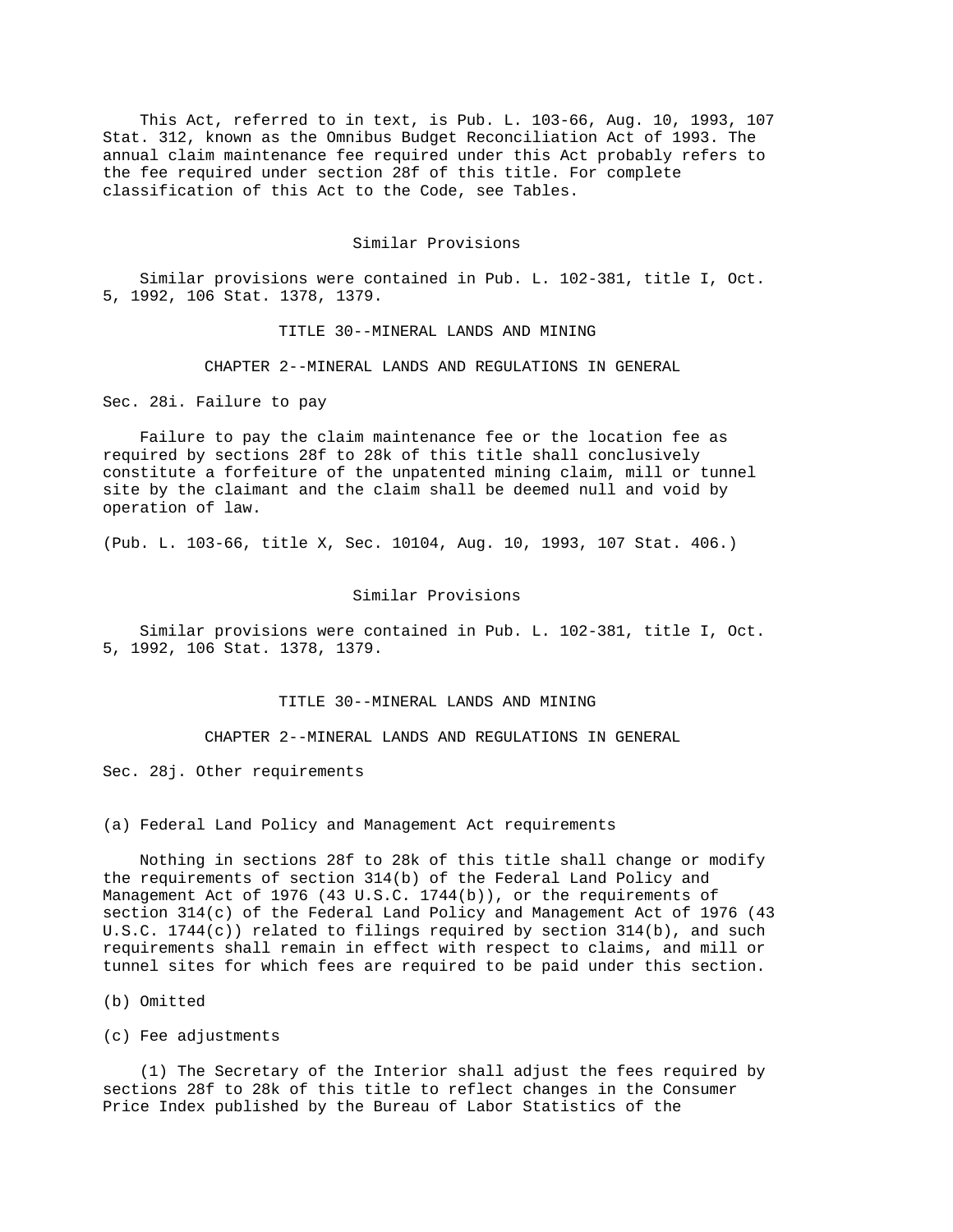Department of Labor every 5 years after August 10, 1993, or more frequently if the Secretary determines an adjustment to be reasonable.

(2) The Secretary shall provide claimants notice of any adjustment made under this subsection not later than July 1 of any year in which the adjustment is made.

(3) A fee adjustment under this subsection shall begin to apply the first assessment year which begins after adjustment is made.

(Pub. L. 103-66, title X, Sec. 10105, Aug. 10, 1993, 107 Stat. 406.)

#### Codification

Section is comprised of section 10105 of Pub. L. 103-66. Subsec. (b) of section 10105 of Pub. L. 103-66 amended section 28 of this title.

# Similar Provisions

Similar provisions were contained in Pub. L. 102-381, title I, Oct. 5, 1992, 106 Stat. 1378, 1379.

#### TITLE 30--MINERAL LANDS AND MINING

# CHAPTER 2--MINERAL LANDS AND REGULATIONS IN GENERAL

Sec. 28k. Regulations

The Secretary of the Interior shall promulgate rules and regulations to carry out the terms and conditions of sections 28f to 28k of this title as soon as practicable after August 10, 1993.

(Pub. L. 103-66, title X, Sec. 10106, Aug. 10, 1993, 107 Stat. 407.)

# Similar Provisions

Similar provisions were contained in Pub. L. 102-381, title I, Oct. 5, 1992, 106 Stat. 1378, 1379.

TITLE 30--MINERAL LANDS AND MINING

CHAPTER 2--MINERAL LANDS AND REGULATIONS IN GENERAL

Sec. 29. Patents; procurement procedure; filing: application under oath, plat and field notes, notices, and affidavits; posting plat and notice on claim; publication and posting notice in office; certificate; adverse claims; payment per acre; objections; nonresident claimant's agent for execution of application and affidavits

A patent for any land claimed and located for valuable deposits may be obtained in the following manner: Any person, association, or corporation authorized to locate a claim under sections 21, 22 to 24, 26 to 28, 29, 30, 33 to 48, 50 to 52, 71 to 76 of this title and section 661 of title 43, having claimed and located a piece of land for such purposes, who has, or have, complied with the terms of sections 21, 22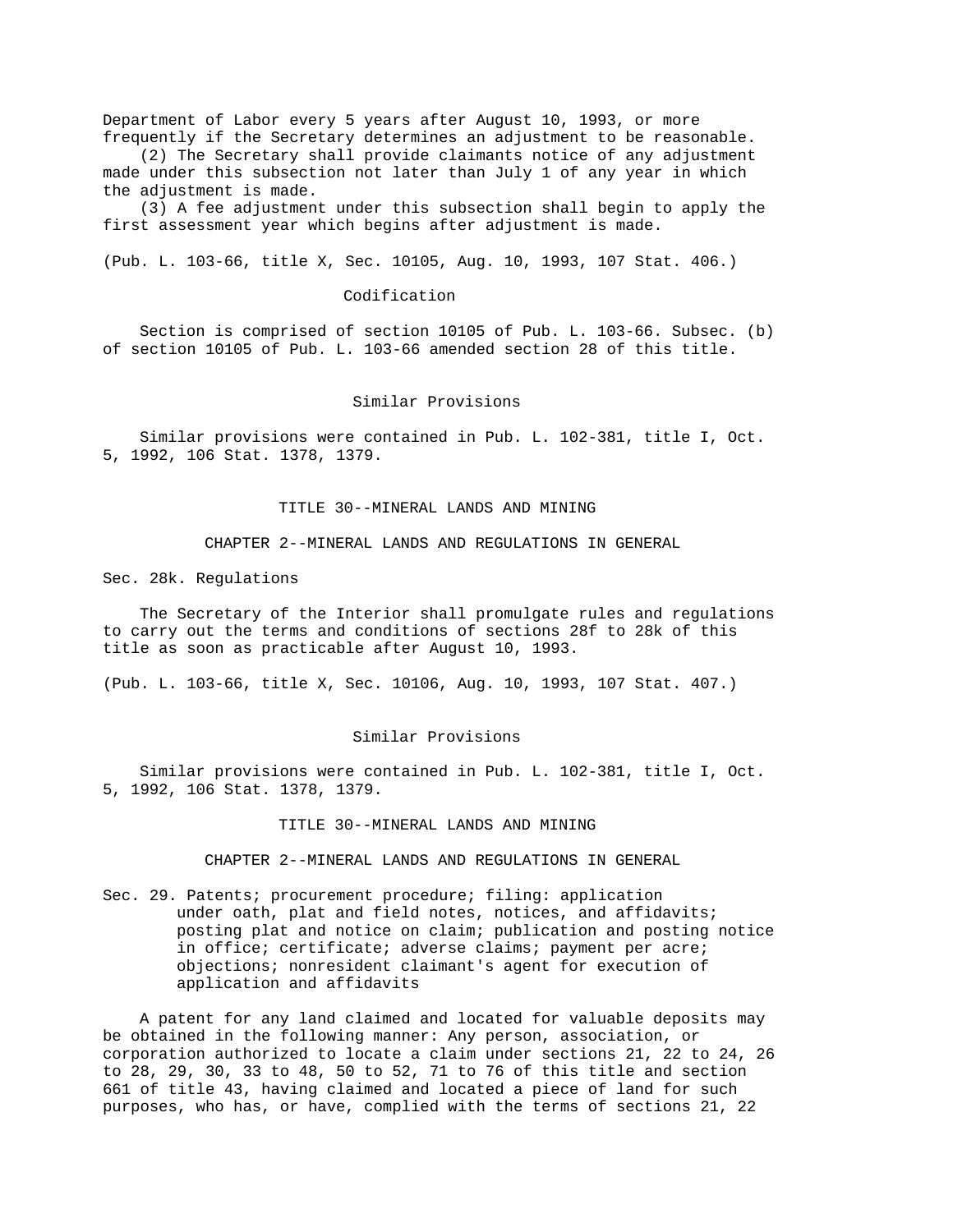to 24, 26 to 28, 29, 30, 33 to 48, 50 to 52, 71 to 76 of this title, and section 661 of title 43, may file in the proper land office an application for a patent, under oath, showing such compliance, together with a plat and field notes of the claim or claims in common, made by or under the direction of the Director of the Bureau of Land Management, showing accurately the boundaries of the claim or claims, which shall be distinctly marked by monuments on the ground, and shall post a copy of such plat, together with a notice of such application for a patent, in a conspicuous place on the land embraced in such plat previous to the filing of the application for a patent, and shall file an affidavit of at least two persons that such notice has been duly posted, and shall file a copy of the notice in such land office, and shall thereupon be entitled to a patent for the land, in the manner following: The register of the land office, upon the filing of such application, plat, field notes, notices, and affidavits, shall publish a notice that such application has been made, for the period of sixty days, in a newspaper to be by him designated as published nearest to such claim; and he shall also post such notice in his office for the same period. The claimant at the time of filing this application, or at any time thereafter, within the sixty days of publication, shall file with the register a certificate of the Director of the Bureau of Land Management that \$500 worth of labor has been expended or improvements made upon the claim by himself or grantors; that the plat is correct, with such further description by such reference to natural objects or permanent monuments as shall identify the claim, and furnish an accurate description, to be incorporated in the patent. At the expiration of the sixty days of publication the claimant shall file his affidavit, showing that the plat and notice have been posted in a conspicuous place on the claim during such period of publication. If no adverse claim shall have been filed with the register of the proper land office at the expiration of the sixty days of publication, it shall be assumed that the applicant is entitled to a patent, upon the payment to the proper officer of \$5 per acre, and that no adverse claim exists; and thereafter no objection from third parties to the issuance of a patent shall be heard, except it be shown that the applicant has failed to comply with the terms of sections 21, 22 to 24, 26 to 28, 29, 30, 33 to 48, 50 to 52, 71 to 76 of this title and section 661 of title 43. Where the claimant for a patent is not a resident of or within the land district wherein the vein, lode, ledge, or deposit sought to be patented is located, the application for patent and the affidavits required to be made in this section by the claimant for such patent may be made by his, her, or its authorized agent, where said agent is conversant with the facts sought to be established by said affidavits.

(R.S. Sec. 2325; Jan. 22, 1880, ch. 9, Sec. 1, 21 Stat. 61; Mar. 3, 1925, ch. 462, 43 Stat. 1144, 1145; 1946 Reorg. Plan No. 3, Sec. 403, eff. July 16, 1946, 11 F.R. 7876, 60 Stat. 1100.)

# References in Text

Sections 21, 22 to 24, 26 to 28, 29, 30, 33 to 48, 50 to 52, 71 to 76 of this title and section 661 of title 43, referred to in text, were in the original ``this chapter'', meaning chapter 6 of title 32 of the Revised Statutes, consisting of R.S. Secs. 2318 to 2352.

Codification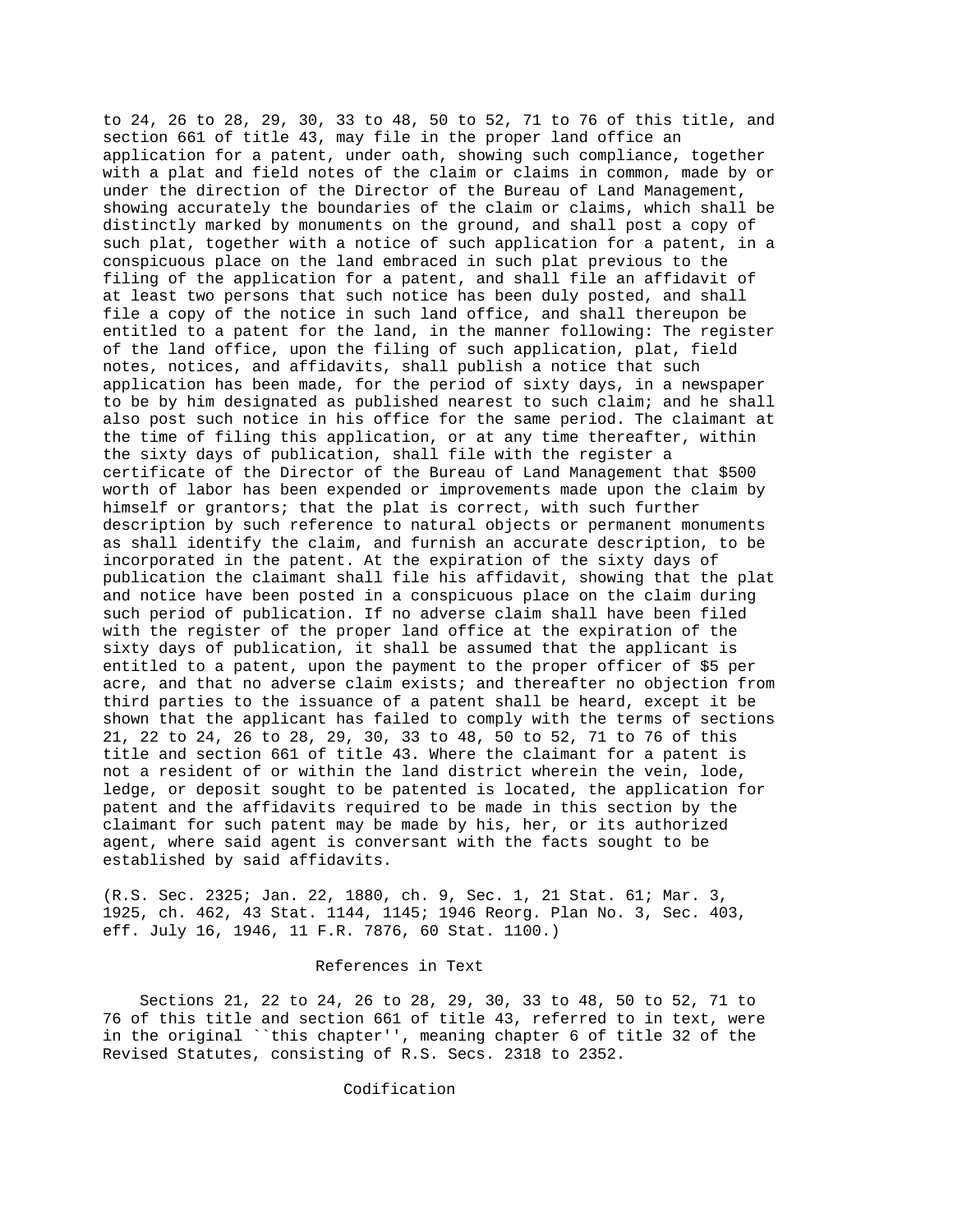R.S. Sec. 2325 derived from act May 10, 1872, ch. 152, Sec. 6, 17 Stat. 92.

#### Amendments

1925--Act Mar. 3, 1925, affected words, in first sentence of text, now reading ``United States supervisor of surveys,'' and words, in next to last sentence of text, now reading ``register of the proper land office.'' Those words formerly read ``United States surveyor general'' and ``register and receiver of the proper land office,'' respectively. This act abolished the office of surveyor general, and transferred to and consolidated with the Field Surveying Service, under the jurisdiction of the U.S. Supervisor of Surveys, the administration, equipment, etc., of such office, and consolidated the offices and functions of the register and receiver.

# Transfer of Functions

Director of the Bureau of Land Management substituted for United States Supervisor of Surveys wherever appearing. In the establishment of The Bureau of Land Management by Reorg. Plan No. 3 of 1946, Sec. 403, eff. July 16, 1946, 11 F.R. 7876, 60 Stat. 1100, set out in the Appendix to Title 5, Government Organization and Employees, the office of Supervisor of Surveys was abolished and the functions and powers were transferred to the Secretary of the Interior, to be performed by such officers or agencies of the Department as might be designated by the Secretary. Under that authority, the functions and powers formerly exercised by the Supervisor of Surveys were delegated to the Chief Cadastral Engineer, subject to the supervision of the Director of the Bureau of Land Management. In the general reorganization and realignment of functions of the Bureau, the office of the Chief Cadastral Engineer was abolished, and the functions of that office have been delegated to the Director of the Bureau of Land Management. See 43 C.F.R. Sec. 9180.0-3(a)(1).

Office of register of district land office abolished and all functions of register transferred to Secretary of the Interior, or to officers and agencies of Department of the Interior as Secretary may designate, by Reorg. Plan No. 3 of 1946, Sec. 403, set out in the Appendix to Title 5.

See also Transfer of Functions note set out under section 1 of this title.

### TITLE 30--MINERAL LANDS AND MINING

CHAPTER 2--MINERAL LANDS AND REGULATIONS IN GENERAL

Sec. 30. Adverse claims; oath of claimants; requisites; waiver; stay of land office proceedings; judicial determination of right of possession; successful claimants' filing of judgment roll, certificate of labor, and description of claim in land office, and acreage and fee payments; issuance of patents for entire or partial claims upon certification of land office proceedings and judgment roll; alienation of patent title

Where an adverse claim is filed during the period of publication, it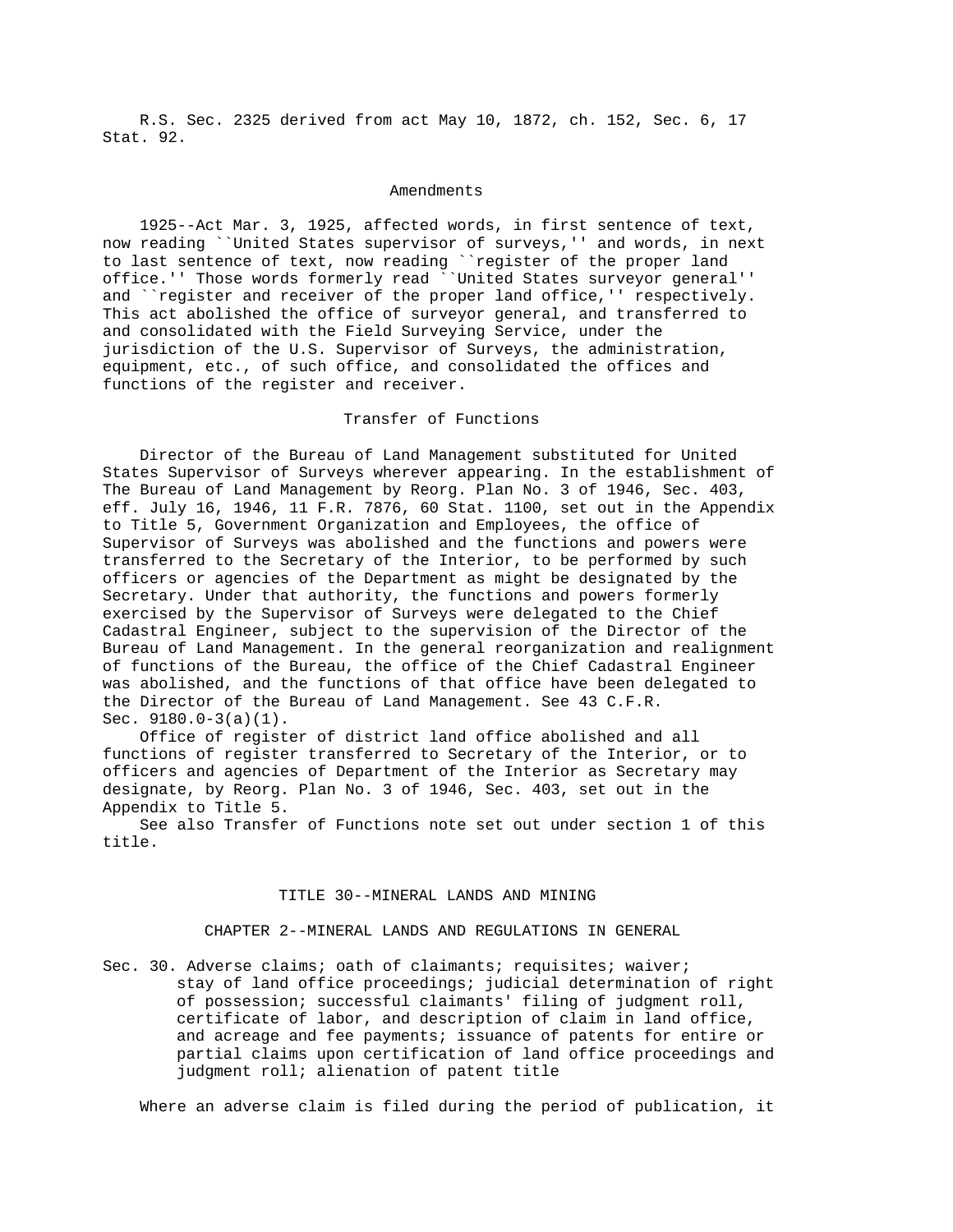shall be upon oath of the person or persons making the same, and shall show the nature, boundaries, and extent of such adverse claim, and all proceedings, except the publication of notice and making and filing of the affidavit thereof, shall be stayed until the controversy shall have been settled or decided by a court of competent jurisdiction, or the adverse claim waived. It shall be the duty of the adverse claimant, within thirty days after filing his claim, to commence proceedings in a court of competent jurisdiction, to determine the question of the right of possession, and prosecute the same with reasonable diligence to final judgment; and a failure so to do shall be a waiver of his adverse claim. After such judgment shall have been rendered, the party entitled to the possession of the claim, or any portion thereof, may, without giving further notice, file a certified copy of the judgment roll with the register of the land office, together with the certificate of the Director of the Bureau of Land Management that the requisite amount of labor has been expended or improvements made thereon, and the description required in other cases, and shall pay to the register \$5 per acre for his claim, together with the proper fees, whereupon the whole proceedings and the judgment roll shall be certified by the register to the Director of the Bureau of Land Management, and a patent shall issue thereon for the claim, or such portion thereof as the applicant shall appear, from the decision of the court, to rightly possess. If it appears from the decision of the court that several parties are entitled to separate and different portions of the claim, each party may pay for his portion of the claim, with the proper fees, and file the certificate and description by the Director of the Bureau of Land Management whereupon the register shall certify the proceedings and judgment roll to the Director of the Bureau of Land Management, as in the preceding case, and patents shall issue to the several parties according to their respective rights. Nothing herein contained shall be construed to prevent the alienation of the title conveyed by a patent for a mining claim to any person whatever.

(R.S. Sec. 2326; Mar. 3, 1925, ch. 462, 43 Stat. 1144, 1145; 1946 Reorg. Plan No. 3, Sec. 403, eff. July 16, 1946, 11 F.R. 7876, 60 Stat. 1100.)

#### Codification

R.S. Sec. 2326 derived from act May 10, 1872, ch. 152, Sec. 7, 17 Stat. 93.

#### Amendments

1925--Act Mar. 3, 1925, affected words, in third and fourth sentences of text, now reading ``United States supervisor of surveys'', and words, in third sentence of text, now reading ``pay to the register \$5 per acre.'' Such words formerly read ``surveyor-general'', and ``pay to the receiver five dollars per acre'', respectively. Such act is treated more fully in notes under section 29 of this title.

# Transfer of Functions

Director of the Bureau of Land Management substituted for United States Supervisor of Surveys following the words ``certificate of the'' in sentence beginning ``After such judgment'' and following the words ``description by the'' in sentence beginning ``If it appears''. In the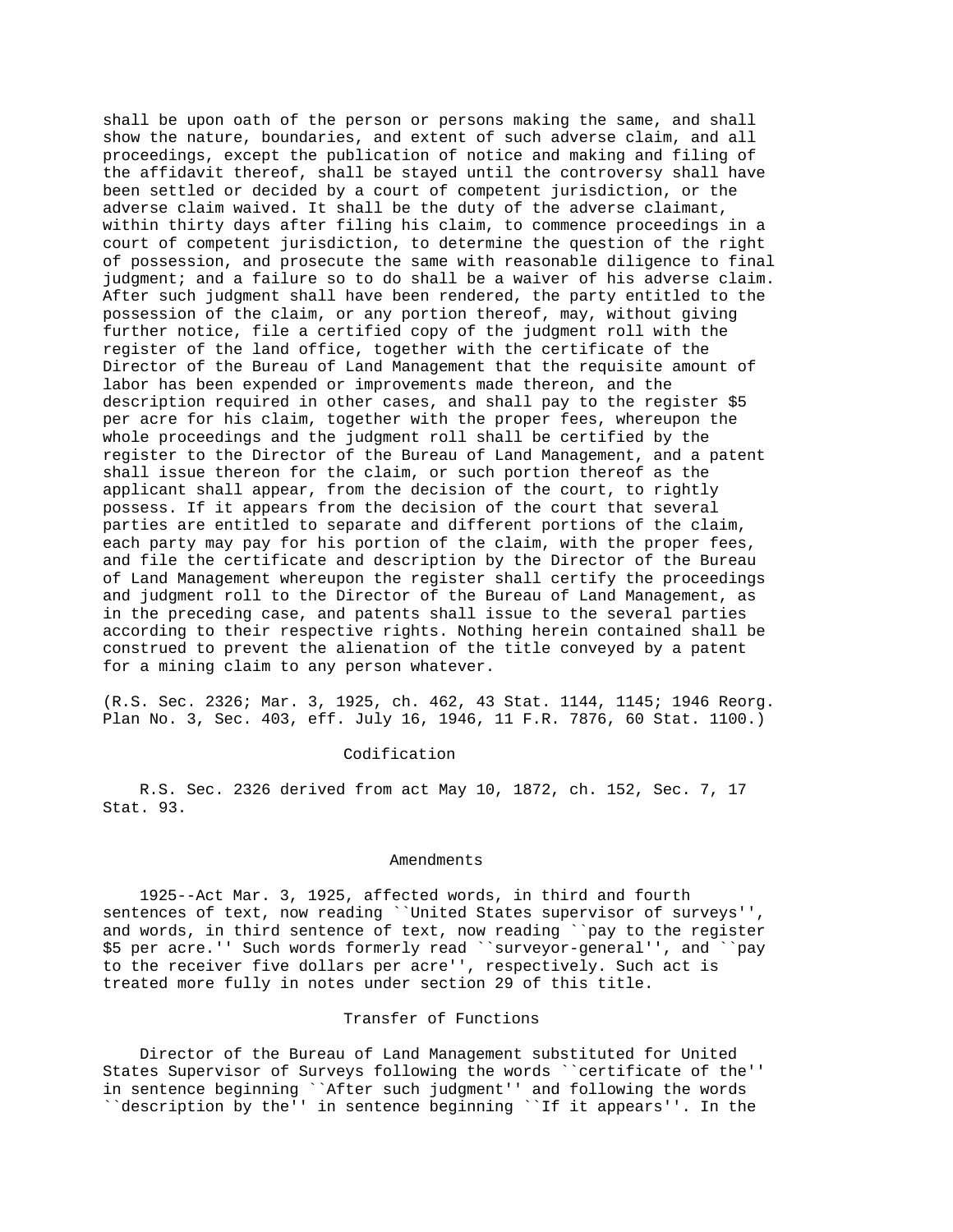establishment of the Bureau of Land Management by Reorg. Plan No. 3 of 1946, Sec. 403, eff. July 16, 1946, 11 F.R. 7876, 60 Stat. 1100, set out in the Appendix to Title 5, Government Organization and Employees, the office of Supervisor of Surveys was abolished and the functions and powers were transferred to the Secretary of the Interior, to be performed by such officers or agencies of the Department as might be designated by the Secretary. Under that authority, the functions and powers formerly exercised by the Supervisor of Surveys were delegated to the Chief Cadastral Engineer, subject to the supervision of the Director of the Bureau of Land Management. In the general reorganization and realignment of functions of the Bureau, the office of the Chief Cadastral Engineer was abolished, and the functions of that office have been delegated to the Director of the Bureau of Land Management. See 43 C.F.R. Sec. 9180.0-3(a)(1).

``Director of the Bureau of Land Management'' was substituted for ``Commissioner of the General Land Office'' following the words ``register to the'' in sentence beginning ``After such judgment'' and in sentence beginning ``If it appears'' following the words ``judgment roll to the'' on authority of Reorg. Plan No. 3 of 1946, set Sec. 403, set out in the Appendix to Title 5. Section 403 of Reorg. Plan No. 3 of 1946, abolished the office of the Commissioner of the General Land Office and consolidated the functions of the General Land Office with the Grazing Service to form the Bureau of Land Management.

Office of register of district land office abolished and all functions of register transferred to Secretary of the Interior, or to officers and agencies of Department of the Interior as Secretary may designate, by Reorg. Plan No. 3 of 1946, Sec. 403, set out in the Appendix to Title 5.

#### TITLE 30--MINERAL LANDS AND MINING

CHAPTER 2--MINERAL LANDS AND REGULATIONS IN GENERAL

Sec. 31. Oath: agent or attorney in fact, beyond district of claim

The adverse claim required by section 30 of this title may be verified by the oath of any duly authorized agent or attorney in fact of the adverse claimant cognizant of the facts stated; and the adverse claimant, if residing or at the time being beyond the limits of the district wherein the claim is situated, may make oath to the adverse claim before the clerk of any court of record of the United States or of the State or Territory where the adverse claimant may then be, or before any notary public of such State or Territory.

(Apr. 26, 1882, ch. 106, Sec. 1, 22 Stat. 49.)

TITLE 30--MINERAL LANDS AND MINING

# CHAPTER 2--MINERAL LANDS AND REGULATIONS IN GENERAL

Sec. 32. Findings by jury; costs

If, in any action brought pursuant to section 30 of this title, title to the ground in controversy shall not be established by either party, the jury shall so find, and judgment shall be entered according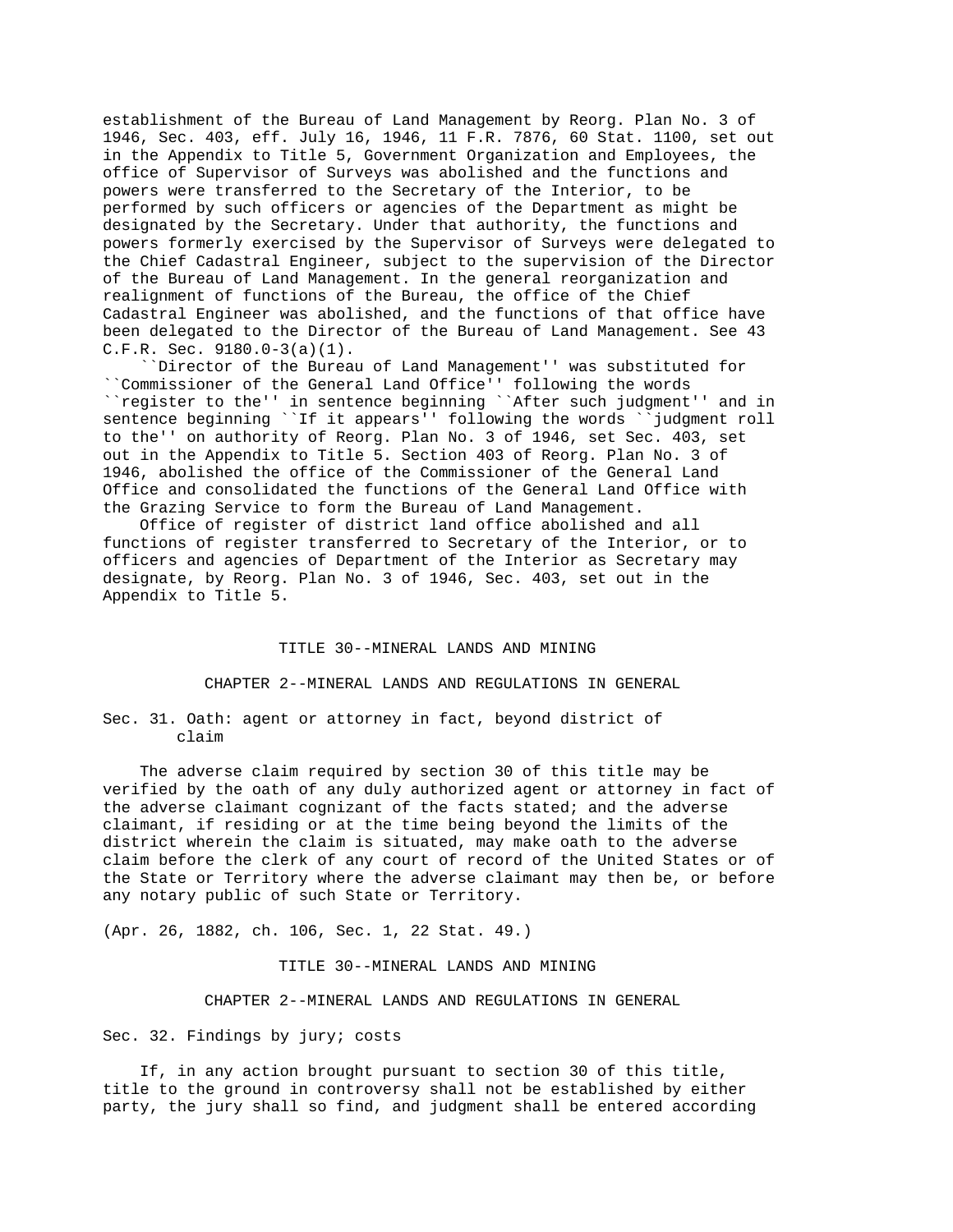to the verdict. In such case costs shall not be allowed to either party, and the claimant shall not proceed in the land office or be entitled to a patent for the ground in controversy until he shall have perfected his title.

(Mar. 3, 1881, ch. 140, 21 Stat. 505.)

TITLE 30--MINERAL LANDS AND MINING

CHAPTER 2--MINERAL LANDS AND REGULATIONS IN GENERAL

Sec. 33. Existing rights

All patents for mining claims upon veins or lodes issued prior to May 10, 1872, shall convey all the rights and privileges conferred by sections 21, 22 to 24, 26 to 28, 29, 30, 33 to 48, 50 to 52, 71 to 76 of this title and section 661 of title 43 where no adverse rights existed on the 10th day of May, 1872.

(R.S. Sec. 2328.)

# References in Text

Sections 21, 22 to 24, 26 to 28, 29, 30, 33 to 48, 50 to 52, 71 to 76 of this title and section 661 of title 43, referred to in text, were in the original ``this chapter'', meaning chapter 6 of title 32 of the Revised Statutes, consisting of R.S. Secs. 2318 to 2352.

# Codification

R.S. Sec. 2328 derived from act May 10, 1872, ch. 152, Sec. 9, 17 Stat. 94.

Provision of this section respecting prosecution of applications for patents for mining claims in General Land Office, pending May 10, 1872, was omitted from the Code.

TITLE 30--MINERAL LANDS AND MINING

CHAPTER 2--MINERAL LANDS AND REGULATIONS IN GENERAL

Sec. 34. Description of vein claims on surveyed and unsurveyed lands; monuments on ground to govern conflicting calls

The description of vein or lode claims upon surveyed lands shall designate the location of the claims with reference to the lines of the public survey, but need not conform therewith; but where patents have been or shall be issued for claims upon unsurveyed lands, the Director of the Bureau of Land Management in extending the public survey, shall adjust the same to the boundaries of said patented claims so as in no case to interfere with or change the true location of such claims as they are officially established upon the ground. Where patents have issued for mineral lands, those lands only shall be segregated and shall be deemed to be patented which are bounded by the lines actually marked, defined, and established upon the ground by the monuments of the official survey upon which the patent grant is based, and the Director of the Bureau of Land Management in executing subsequent patent surveys, whether upon surveyed or unsurveyed lands, shall be governed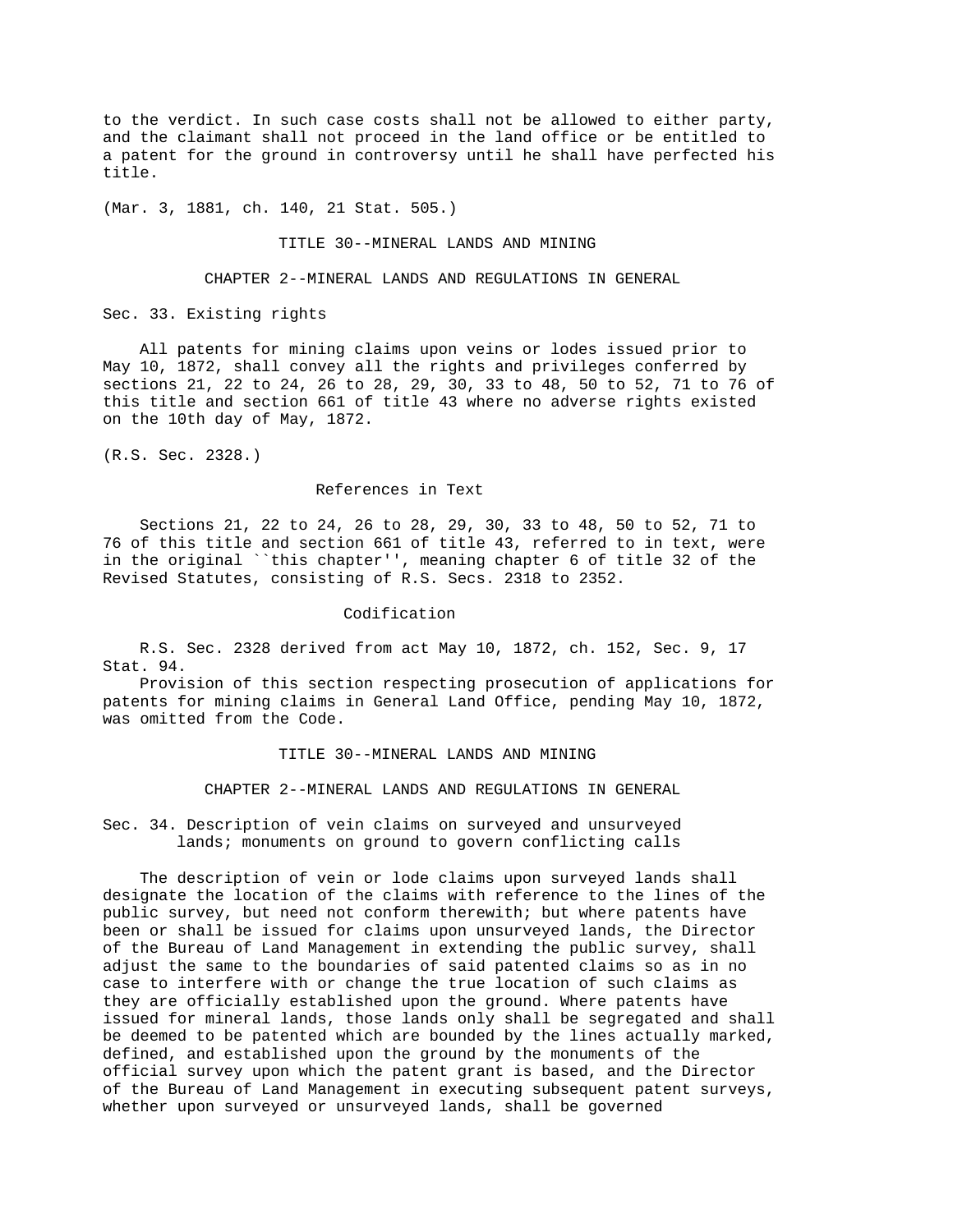accordingly. The said monuments shall at all times constitute the highest authority as to what land is patented, and in case of any conflict between the said monuments of such patented claims and the descriptions of said claims in the patents issued therefor the monuments on the ground shall govern, and erroneous or inconsistent descriptions or calls in the patent descriptions shall give way thereto.

(R.S. Sec. 2327; Apr. 28, 1904, ch. 1796, 33 Stat. 545; Mar. 3, 1925, ch. 462, 43 Stat. 1144; 1946 Reorg. Plan No. 3, Sec. 403, eff. July 16, 1946, 11 F.R. 7876, 60 Stat. 1100.)

#### Codification

R.S. Sec. 2327 derived from act May 10, 1872, ch. 152, Sec. 8, 17 Stat. 94.

# Amendments

1925--Act Mar. 3, 1925, affected words now reading ``United States supervisor of surveys'' in first and second sentences of text. These words formerly read ``the surveyor-general.'' This act abolished the office of surveyor general, and transferred to and consolidated with the Field Surveying Service, under the jurisdiction of the U.S. Supervisor of Surveys, the administration, equipment, etc., of such office.

#### Transfer of Functions

Director of the Bureau of Land Management, substituted for United States Supervisor of Surveys wherever appearing. In the establishment of the Bureau of Land Management by Reorg. Plan No. 3 of 1946, Sec. 403, eff. July 16, 1946, 11 F.R. 7876, 60 Stat. 1100, set out in the Appendix to Title 5, Government Organization and Employees, the office of Supervisor of Surveys was abolished and the functions and powers were transferred to the Secretary of the Interior, to be performed by such officers or agencies of the Department as might be designated by the Secretary. Under that authority, the functions and powers formerly exercised by the Supervisor of Surveys were delegated to the Chief Cadastral Engineer, subject to the supervision of the Director of the Bureau of Land Management. In the general reorganization and realignment of functions of the Bureau, the office of the Chief Cadastral Engineer was abolished, and the functions of that office have been delegated to the Director of the Bureau of Land Management. See 43 C.F.R. Sec. 9180.0-3(a)(1).

See also note set out under section 1 of this title.

# TITLE 30--MINERAL LANDS AND MINING

# CHAPTER 2--MINERAL LANDS AND REGULATIONS IN GENERAL

Sec. 35. Placer claims; entry and proceedings for patent under provisions applicable to vein or lode claims; conforming entry to legal subdivisions and surveys; limitation of claims; homestead entry of segregated agricultural land

Claims usually called ``placers,'' including all forms of deposit,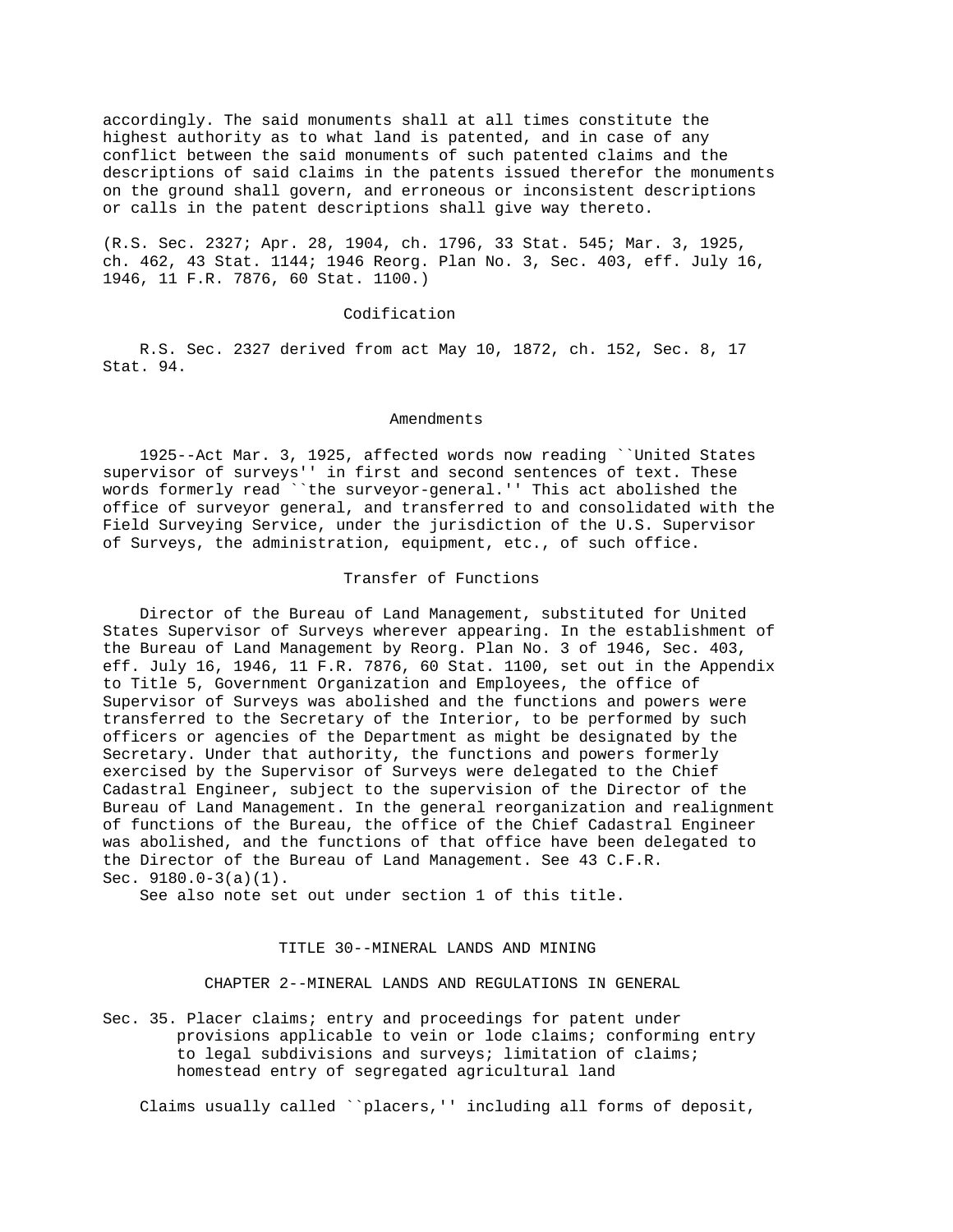excepting veins of quartz, or other rock in place, shall be subject to entry and patent, under like circumstances and conditions, and upon similar proceedings, as are provided for vein or lode claims; but where the lands have been previously surveyed by the United States, the entry in its exterior limits shall conform to the legal subdivisions of the public lands. And where placer claims are upon surveyed lands, and conform to legal subdivisions, no further survey or plat shall be required, and all placer-mining claims located after the 10th day of May 1872, shall conform as near as practicable with the United States system of public-land surveys, and the rectangular subdivisions of such surveys, and no such location shall include more than twenty acres for each individual claimant; but where placer claims cannot be conformed to legal subdivisions, survey and plat shall be made as on unsurveyed lands; and where by the segregation of mineral land in any legal subdivision a quantity of agricultural land less than forty acres remains, such fractional portion of agricultural land may be entered by any party qualified by law, for homestead purposes.

(R.S. Secs. 2329, 2331; Mar. 3, 1891, ch. 561, Sec. 4, 26 Stat. 1097.)

# Codification

Stat. 94.

R.S. Sec. 2329 derived from act July 9, 1870, ch. 235, Sec. 12, 16 Stat. 217. R.S. Sec. 2331 derived from act May 10, 1872, ch. 152, Sec. 10, 17

### Submerged Lands Act

Provisions of this section as not amended, modified or repealed by the Submerged Lands Act, see section 1303 of Title 43, Public Lands.

# TITLE 30--MINERAL LANDS AND MINING

CHAPTER 2--MINERAL LANDS AND REGULATIONS IN GENERAL

Sec. 36. Subdivisions of 10-acre tracts; maximum of placer locations; homestead claims of agricultural lands; sale of improvements

Legal subdivisions of forty acres may be subdivided into ten-acre tracts; and two or more persons, or associations of persons, having contiguous claims of any size, although such claims may be less than ten acres each, may make joint entry thereof; but no location of a placer claim, made after the 9th day of July 1870, shall exceed one hundred and sixty acres for any one person or association of persons, which location shall conform to the United States surveys; and nothing in this section contained shall defeat or impair any bona fide homestead claim upon agricultural lands, or authorize the sale of the improvements of any bona fide settler to any purchaser.

(R.S. Sec. 2330; Mar. 3, 1891, ch. 561, Sec. 4, 26 Stat. 1097.)

Codification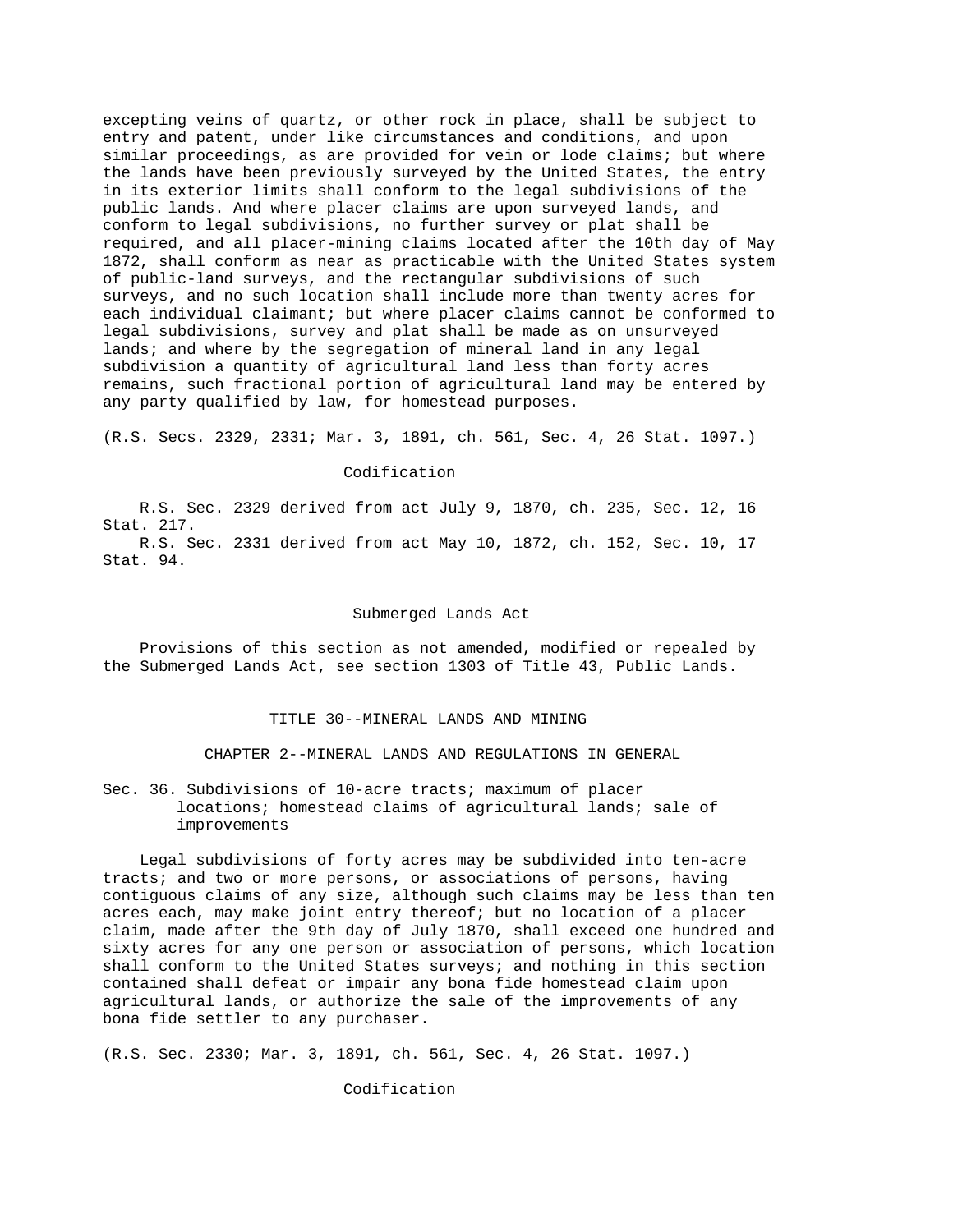R.S. Sec. 2330 derived from act July 9, 1870, ch. 235, Sec. 12, 16 Stat. 217.

#### Submerged Lands Act

Provisions of this section as not amended, modified or repealed by the Submerged Lands Act, see section 1303 of Title 43, Public Lands.

#### TITLE 30--MINERAL LANDS AND MINING

CHAPTER 2--MINERAL LANDS AND REGULATIONS IN GENERAL

Sec. 37. Proceedings for patent where boundaries contain vein or lode; application; statement including vein or lode; issuance of patent: acreage payments for vein or lode and placer claim; costs of proceedings; knowledge affecting construction of application and scope of patent

Where the same person, association, or corporation is in possession of a placer claim, and also a vein or lode included within the boundaries thereof, application shall be made for a patent for the placer claim, with the statement that it includes such vein or lode, and in such case a patent shall issue for the placer claim, subject to the provisions of sections 21, 22 to 24, 26 to 28, 29, 30, 33 to 48, 50 to 52, 71 to 76 of this title and section 661 of title 43, including such vein or lode, upon the payment of \$5 per acre for such vein or lode claim, and twenty-five feet of surface on each side thereof. The remainder of the placer claim, or any placer claim not embracing any vein or lode claim, shall be paid for at the rate of \$2.50 per acre, together with all costs of proceedings; and where a vein or lode, such as is described in section 23 of this title, is known to exist within the boundaries of a placer claim, an application for a patent for such placer claim which does not include an application for the vein or lode claim shall be construed as a conclusive declaration that the claimant of the placer claim has no right of possession of the vein or lode claim; but where the existence of a vein or lode in a placer claim is not known, a patent for the placer claim shall convey all valuable mineral and other deposits within the boundaries thereof.

(R.S. Sec. 2333.)

#### References in Text

Sections 21, 22 to 24, 26 to 28, 29, 30, 33 to 48, 50 to 52, 71 to 76 of this title and section 661 of title 43, referred to in text, were in the original ``this chapter'', meaning chapter 6 of title 32 of the Revised Statutes, consisting of R.S. Secs. 2318 to 2352.

#### Codification

R.S. Sec. 2333 derived from act May 10, 1872, ch. 152, Sec. 11, 17 Stat. 94.

# TITLE 30--MINERAL LANDS AND MINING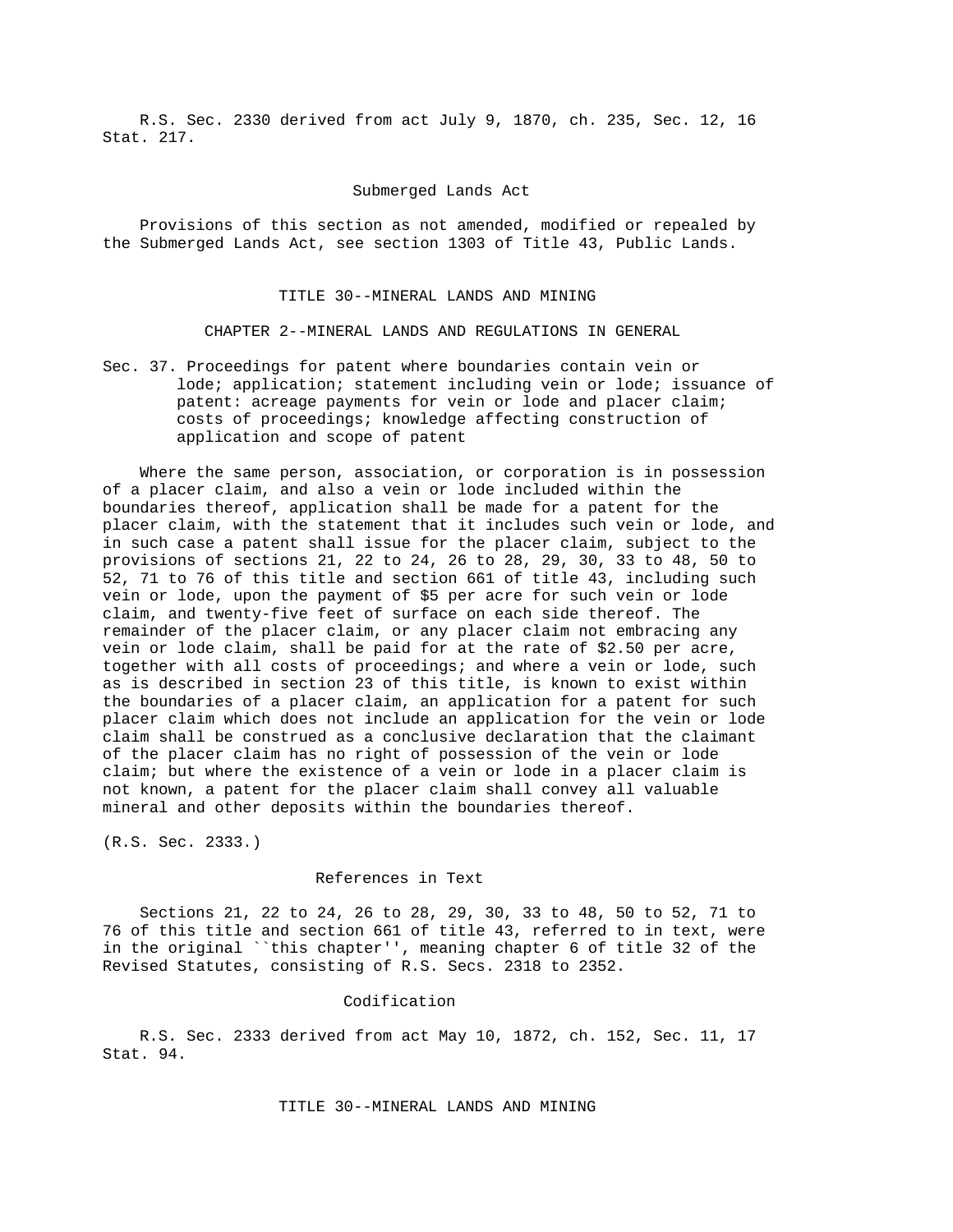CHAPTER 2--MINERAL LANDS AND REGULATIONS IN GENERAL

Sec. 38. Evidence of possession and work to establish right to patent

Where such person or association, they and their grantors, have held and worked their claims for a period equal to the time prescribed by the statute of limitations for mining claims of the State or Territory where the same may be situated, evidence of such possession and working of the claims for such period shall be sufficient to establish a right to a patent thereto under sections 21, 22 to 24, 26 to 28, 29, 30, 33 to 48, 50 to 52, 71 to 76 of this title and section 661 of title 43, in the absence of any adverse claim; but nothing in such sections shall be deemed to impair any lien which may have attached in any way whatever to any mining claim or property thereto attached prior to the issuance of a patent.

(R.S. Sec. 2332.)

# References in Text

Sections 21, 22 to 24, 26 to 28, 29, 30, 33 to 48, 50 to 52, 71 to 76 of this title and section 661 of title 43, referred to in text, were in the original ``this chapter'', meaning chapter 6 of title 32 of the Revised Statutes, consisting of R.S. Secs. 2318 to 2352.

# Codification

R.S. Sec. 2332 derived from act July 9, 1870, ch. 235, Sec. 13, 16 Stat. 217.

# Submerged Lands Act

Provisions of this section as not amended, modified or repealed by the Submerged Lands Act, see section 1303 of Title 43, Public Lands.

# TITLE 30--MINERAL LANDS AND MINING

#### CHAPTER 2--MINERAL LANDS AND REGULATIONS IN GENERAL

### Sec. 39. Surveyors of mining claims

The Director of the Bureau of Land Management may appoint in each land district containing mineral lands as many competent surveyors as shall apply for appointment to survey mining claims. The expenses of the survey of vein or lode claims, and the survey and subdivision of placer claims into smaller quantities than one hundred and sixty acres, together with the cost of publication of notices, shall be paid by the applicants, and they shall be at liberty to obtain the same at the most reasonable rates, and they shall also be at liberty to employ any United States deputy surveyor to make the survey. The Director of the Bureau of Land Management shall also have power to establish the maximum charges for surveys and publication of notices under sections 21, 22 to 24, 26 to 28, 29, 30, 33 to 48, 50 to 52, 71 to 76 of this title and section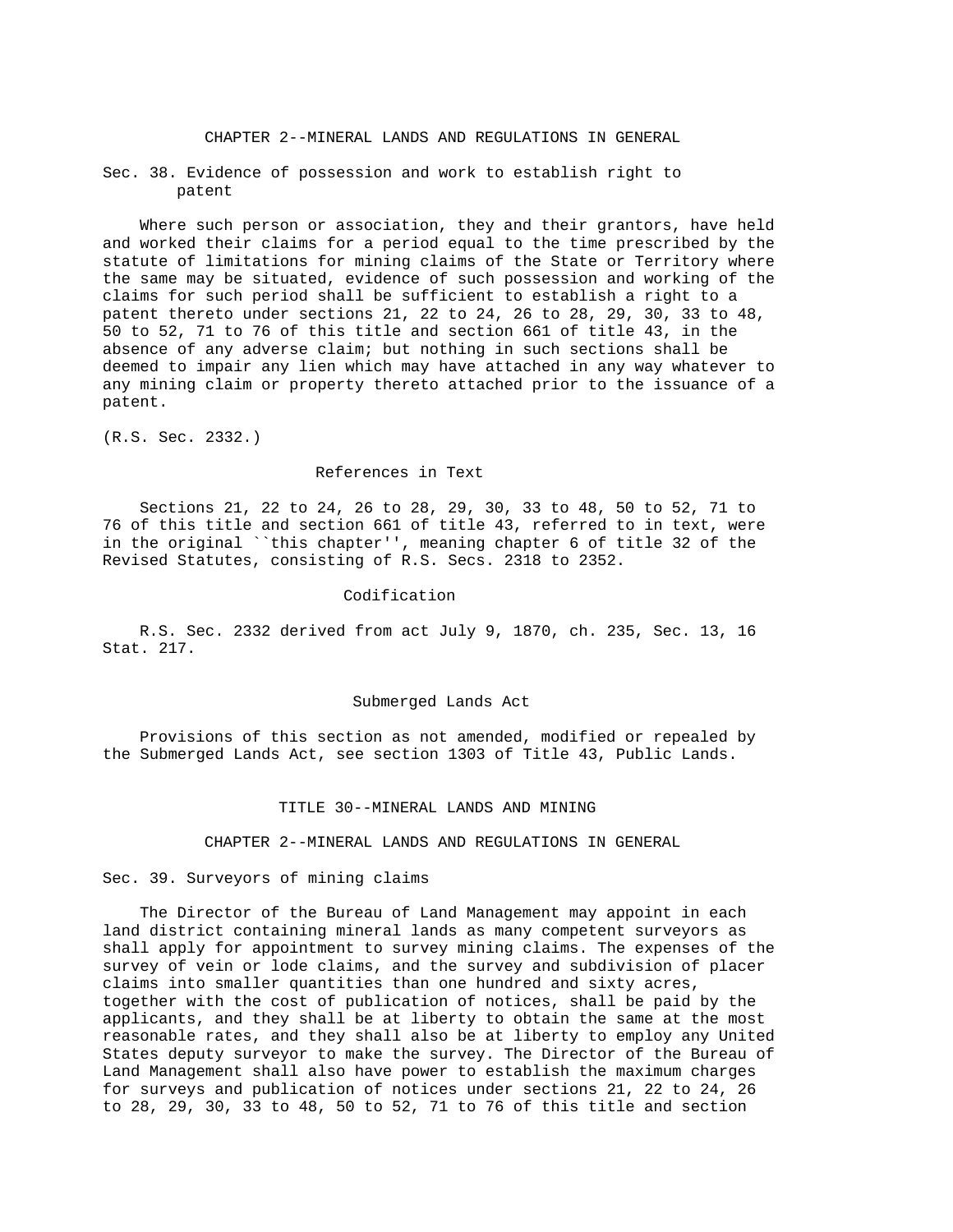661 of title 43; and, in case of excessive charges for publication, he may designate any newspaper published in a land district where mines are situated for the publication of mining notices in such district, and fix the rates to be charged by such paper; and, to the end that the Director may be fully informed on the subject, each applicant shall file with the register a sworn statement of all charges and fees paid by such applicant for publication and surveys, together with all fees and money paid the register of the land office, which statement shall be transmitted, with the other papers in the case, to the Director of the Bureau of Land Management.

(R.S. Sec. 2334; Mar. 3, 1925, ch. 462, 43 Stat. 1144, 1145; 1946 Reorg. Plan No. 3, Sec. 403, eff. July 16, 1946, 11 F.R. 7876, 60 Stat. 1100.)

### References in Text

Sections 21, 22 to 24, 26 to 28, 29, 30, 33 to 48, 50 to 52, 71 to 76 of this title and section 661 of title 43, referred to in text, were in the original ``this chapter'', meaning chapter 6 of title 32 of the Revised Statutes, consisting of R.S. Secs. 2318 to 2352.

# Codification

R.S. Sec. 2334 derived from act May 10, 1872, ch. 152, Sec. 12, 17 Stat. 95.

#### Amendments

1925--Act Mar. 3, 1925, affected words in first sentence of text, now reading ``The United States supervisor of surveys,'' and words in third sentence of text, now reading ``money paid the register of the Land Office.'' Such words formerly read ``the surveyor-general of the United States,'' and ``and money paid the register and the receiver of the land-office.'' Such act is treated more fully in note under section 29 of this title.

# Transfer of Functions

Director of the Bureau of Land Management substituted for United States Supervisor of Surveys in sentence beginning ``The Director of the Bureau of Land Management may appoint''. In the establishment of the Bureau of Land Management by Reorg. Plan No. 3 of 1946, Sec. 403, eff. July 16, 1946, 11 F.R. 7876, 60 Stat. 1100, set out in the Appendix to Title 5, Government Organization and Employees, the office of Supervisor of Surveys was abolished and the functions and powers were transferred to the Secretary of the Interior, to be performed by such officers or agencies of the Department as might be designated by the Secretary. Under that authority, the functions and powers formerly exercised by the Supervisor of Surveys were delegated to the Chief Cadastral Engineer, subject to the supervision of the Director of the Bureau of Land Management. In the general reorganization and realignment of functions of the Bureau, the office of the Chief Cadastral Engineer was abolished, and the functions of that office have been delegated to the Director of the Bureau of Land Management. See 43 C.F.R. Sec. 9180.0-3(a)(1).

In sentence beginning ``The Director of the Bureau of Land Management shall also have power'', ``Director of the Bureau of Land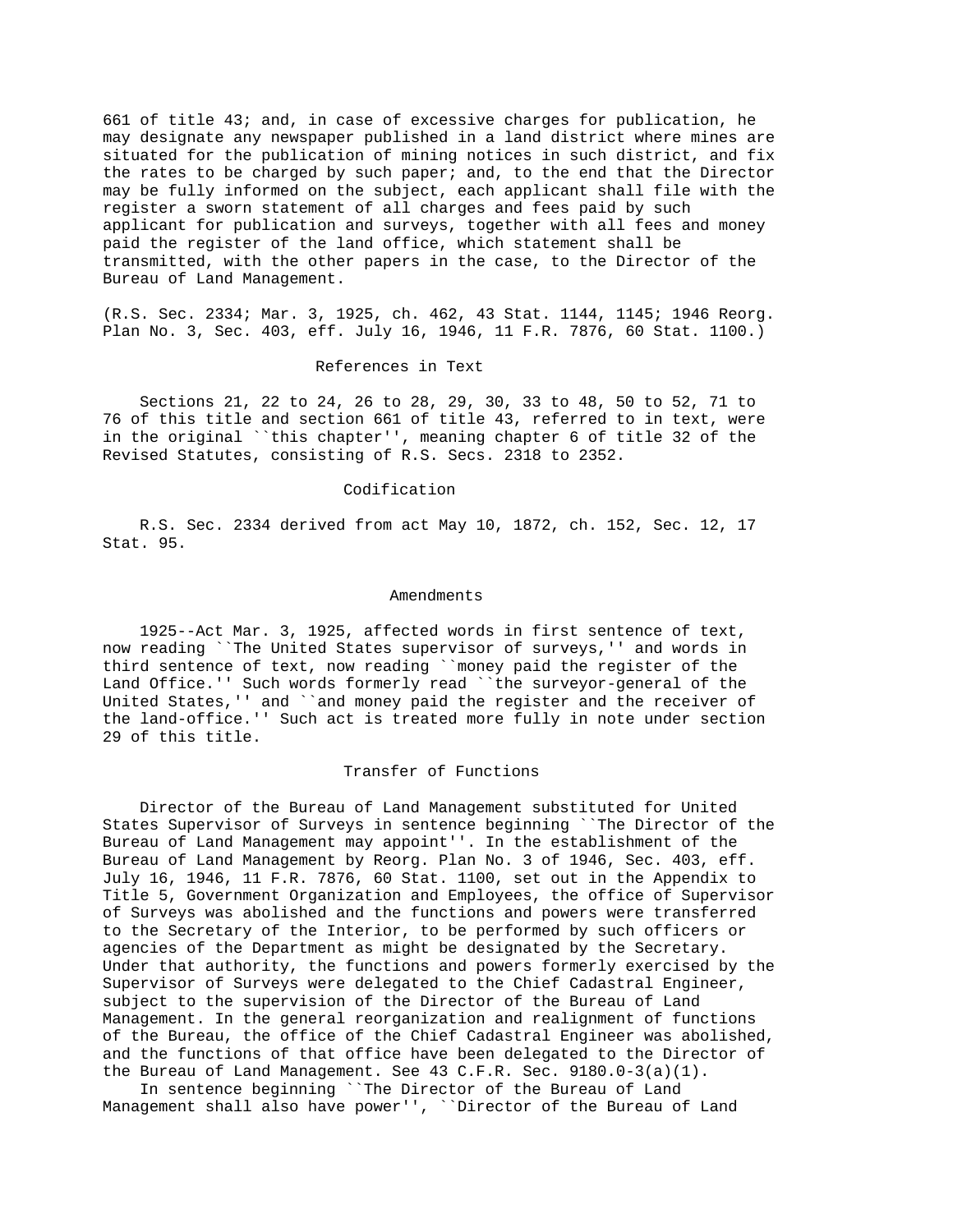Management'' substituted for ``Commissioner of the General Land Office'' in two instances and ``Director'' for ``Commissioner'' on authority of Reorg. Plan No. 3 of 1946, Sec. 403, set out in the Appendix to Title 5. Section 403 of Reorg. Plan No. 3 of 1946, abolished the office of the Commissioner of the General Land Office and consolidated the functions of the General Land Office with the Grazing Service to form the Bureau of Land Management.

Office of register of district land office abolished and all functions of register transferred to Secretary of the Interior, or to officers and agencies of Department of the Interior as Secretary may designate, by Reorg. Plan No. 3 of 1946, Sec. 403, set out in the Appendix to Title 5.

See also note set out under section 1 of this title.

# TITLE 30--MINERAL LANDS AND MINING

## CHAPTER 2--MINERAL LANDS AND REGULATIONS IN GENERAL

# Sec. 40. Verification of affidavits

All affidavits required to be made under sections 21, 22 to 24, 26 to 28, 29, 30, 33 to 48, 50 to 52, 71 to 76 of this title, and section 661 of title 43 may be verified before any officer authorized to administer oaths within the land district where the claims may be situated, and all testimony and proofs may be taken before any such officer, and, when duly certified by the officer taking the same, shall have the same force and effect as if taken before the register of the land office. In cases of contest as to the mineral or agricultural character of land, the testimony and proofs may be taken as herein provided on personal notice of at least ten days to the opposing party; or if such party cannot be found, then by publication of at least once a week for thirty days in a newspaper, to be designated by the register of the land office as published nearest to the location of such land; and the register shall require proof that such notice has been given.

(R.S. Sec. 2335; Mar. 3, 1925, ch. 462, 43 Stat. 1145; 1946 Reorg. Plan No. 3, Sec. 403, eff. July 16, 1946, 11 F.R. 7876, 60 Stat. 1100.)

#### References in Text

Sections 21, 22 to 24, 26 to 28, 29, 30, 33 to 48, 50 to 52, 71 to 76 of this title and section 661 of title 43, referred to in text, were in the original ``this chapter'', meaning chapter 6 of title 32 of the Revised Statutes, consisting of R.S. Secs. 2318 to 2352.

### Codification

R.S. Sec. 2335 derived from act May 10, 1872, ch. 152, Sec. 13, 17 Stat. 95.

# Amendments

1925--Act Mar. 3, 1925, affected words in first sentence of text, now reading ``before the register of the land office.'' Such words formerly read ``before the register and receiver of the land-office.''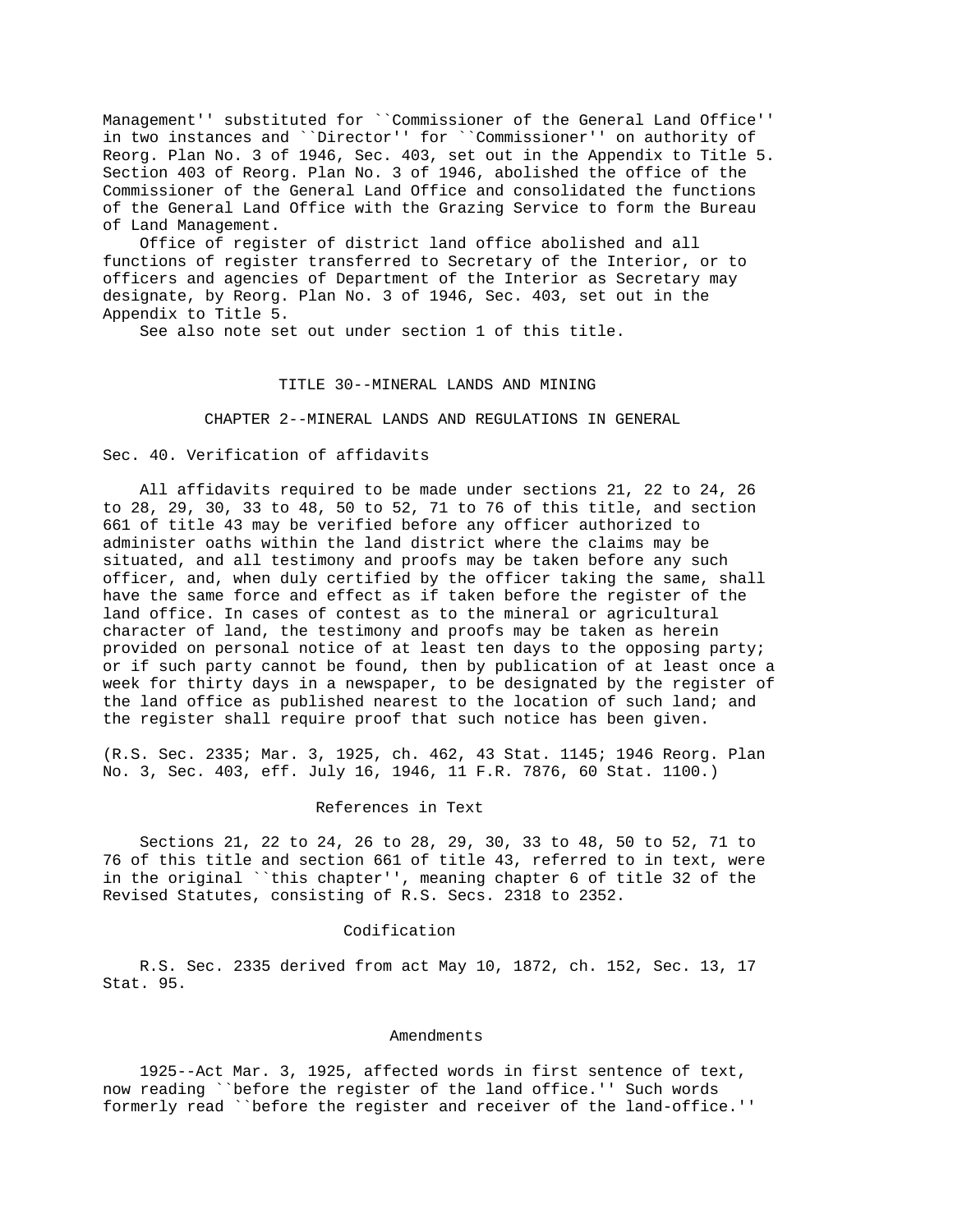Such act is treated more fully in note under section 29 of this title.

# Transfer of Functions

Office of register of district land office abolished and all functions of register transferred to Secretary of the Interior, or to officers and agencies of Department of the Interior as Secretary may designate, by Reorg. Plan No. 3 of 1946, Sec. 403, eff. July 16, 1946, 11 F.R. 7876, 60 Stat. 1100, set out in the Appendix to Title 5, Government Organization and Employees.

See also note set out under section 1 of this title.

### TITLE 30--MINERAL LANDS AND MINING

CHAPTER 2--MINERAL LANDS AND REGULATIONS IN GENERAL

# Sec. 41. Intersecting or crossing veins

Where two or more veins intersect or cross each other, priority of title shall govern, and such prior location shall be entitled to all ore or mineral contained within the space of intersection; but the subsequent location shall have the right-of-way through the space of intersection for the purposes of the convenient working of the mine. And where two or more veins unite, the oldest or prior location shall take the vein below the point of union, including all the space of intersection.

(R.S. Sec. 2336.)

#### Codification

R.S. Sec. 2336 derived from act May 10, 1872, ch. 152, Sec. 14, 17 Stat. 96.

### TITLE 30--MINERAL LANDS AND MINING

CHAPTER 2--MINERAL LANDS AND REGULATIONS IN GENERAL

Sec. 42. Patents for nonmineral lands: application, survey, notice, acreage limitation, payment

(a) Vein or lode and mill site owners eligible

Where nonmineral land not contiguous to the vein or lode is used or occupied by the proprietor of such vein or lode for mining or milling purposes, such nonadjacent surface ground may be embraced and included in an application for a patent for such vein or lode, and the same may be patented therewith, subject to the same preliminary requirements as to survey and notice as are applicable to veins or lodes; but no location made on and after May 10, 1872, of such nonadjacent land shall exceed five acres, and payment for the same must be made at the same rate as fixed by sections 21, 22 to 24, 26 to 28, 29, 30, 33 to 48, 50 to 52, 71 to 76 of this title and section 661 of title 43 for the superficies of the lode. The owner of a quartz mill or reduction works,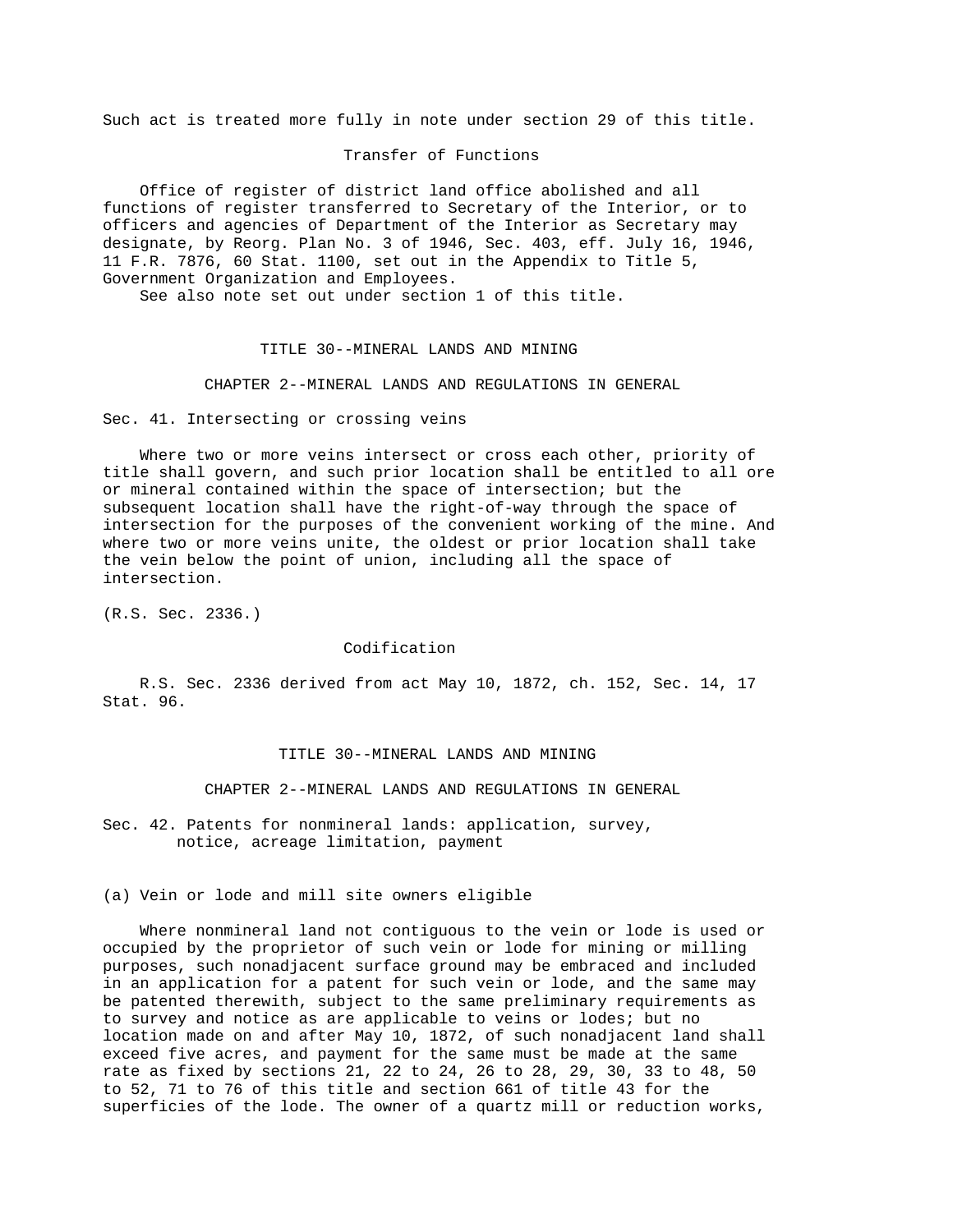not owning a mine in connection therewith, may also receive a patent for his mill site, as provided in this section.

(b) Placer claim owners eligible

Where nonmineral land is needed by the proprietor of a placer claim for mining, milling, processing, beneficiation, or other operations in connection with such claim, and is used or occupied by the proprietor for such purposes, such land may be included in an application for a patent for such claim, and may be patented therewith subject to the same requirements as to survey and notice as are applicable to placers. No location made of such nonmineral land shall exceed five acres and payment for the same shall be made at the rate applicable to placer claims which do not include a vein or lode.

(R.S. Sec. 2337; Pub. L. 86-390, Mar. 18, 1960, 74 Stat. 7.)

# References in Text

Sections 21, 22 to 24, 26 to 28, 29, 30, 33 to 48, 50 to 52, 71 to 76 of this title and section 661 of title 43, referred to in subsec. (a), were in the original ``this chapter'', meaning chapter 6 of title 32 of the Revised Statutes, consisting of R.S. Secs. 2318 to 2352.

#### Codification

R.S. Sec. 2337 derived from act May 10, 1872, ch. 152, Sec. 15, 17 Stat. 96.

#### Amendments

1960--Pub. L. 86-390 designated existing provisions as subsec. (a) and added subsec. (b).

#### TITLE 30--MINERAL LANDS AND MINING

CHAPTER 2--MINERAL LANDS AND REGULATIONS IN GENERAL

Sec. 43. Conditions of sale by local legislature

As a condition of sale, in the absence of necessary legislation by Congress, the local legislature of any State or Territory may provide rules for working mines, involving easements, drainage, and other necessary means to their complete development; and those conditions shall be fully expressed in the patent.

(R.S. Sec. 2338.)

### Codification

R.S. Sec. 2338 derived from act July 26, 1866, ch. 262, Sec. 5, 14 Stat. 252.

Submerged Lands Act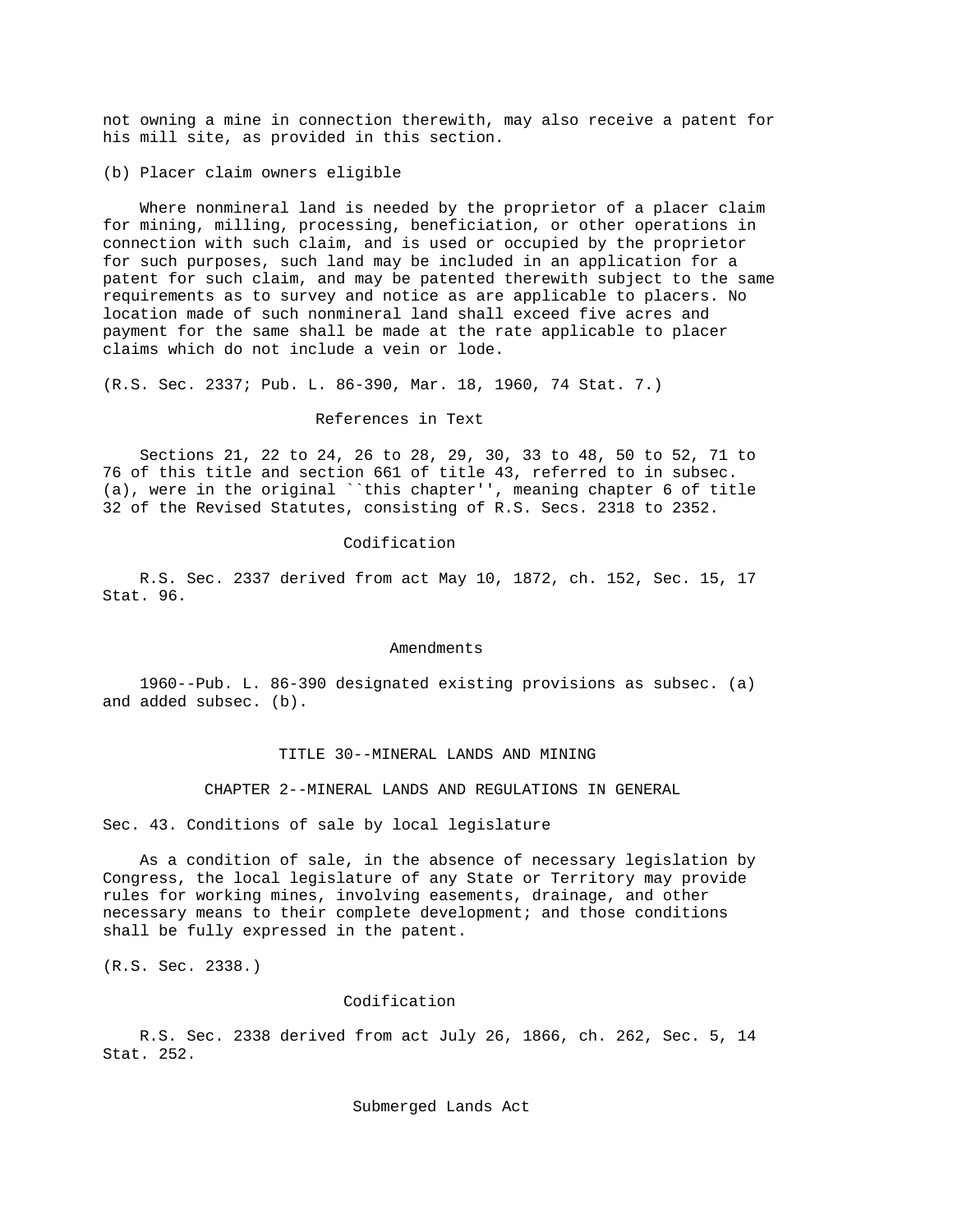Provisions of this section as not amended, modified or repealed by the Submerged Lands Act, see section 1303 of Title 43, Public Lands.

#### TITLE 30--MINERAL LANDS AND MINING

CHAPTER 2--MINERAL LANDS AND REGULATIONS IN GENERAL

Secs. 44, 45. Omitted

# Codification

Section 44, R.S. Sec. 2341; act Mar. 3, 1891, ch. 561, Sec. 4, 26 Stat. 1097, provided for extension of provisions of Homestead laws to citizens of United States who had prior to 1874 located on lands designated prior to 1866 as mineral lands, and improved them for agricultural purposes, provided no valuable mineral deposits had been discovered thereon.

Section 45, R.S. Sec. 2342; act Mar. 3, 1891, ch. 561, Sec. 4, 26 Stat. 1097, provided for setting apart the lands as agricultural.

#### TITLE 30--MINERAL LANDS AND MINING

CHAPTER 2--MINERAL LANDS AND REGULATIONS IN GENERAL

Sec. 46. Additional land districts and officers

The President is authorized to establish additional land districts, and to appoint the necessary officers under existing laws, wherever he may deem the same necessary for the public convenience in executing the provisions of sections 21, 22 to 24, 26 to 28, 29, 30, 33 to 48, 50 to 52, 71 to 76 of this title and section 661 of title 43.

(R.S. Sec. 2343.)

# References in Text

Sections 21, 22 to 24, 26 to 28, 29, 30, 33 to 48, 50 to 52, 71 to 76 of this title and section 661 of title 43, referred to in text, were in the original ``this chapter'', meaning chapter 6 of title 32 of the Revised Statutes, consisting of R.S. Secs. 2318 to 2352.

### Codification

R.S. Sec. 2343 derived from act July 26, 1866, ch. 262, Sec. 7, 14 Stat. 252.

# Delegation of Functions

For delegation to the Secretary of the Interior of authority vested in the President by this section, see Ex. Ord. No. 10250, June 5, 1951, 16 F.R. 5385, set out as a note under section 301 of Title 3, The President.